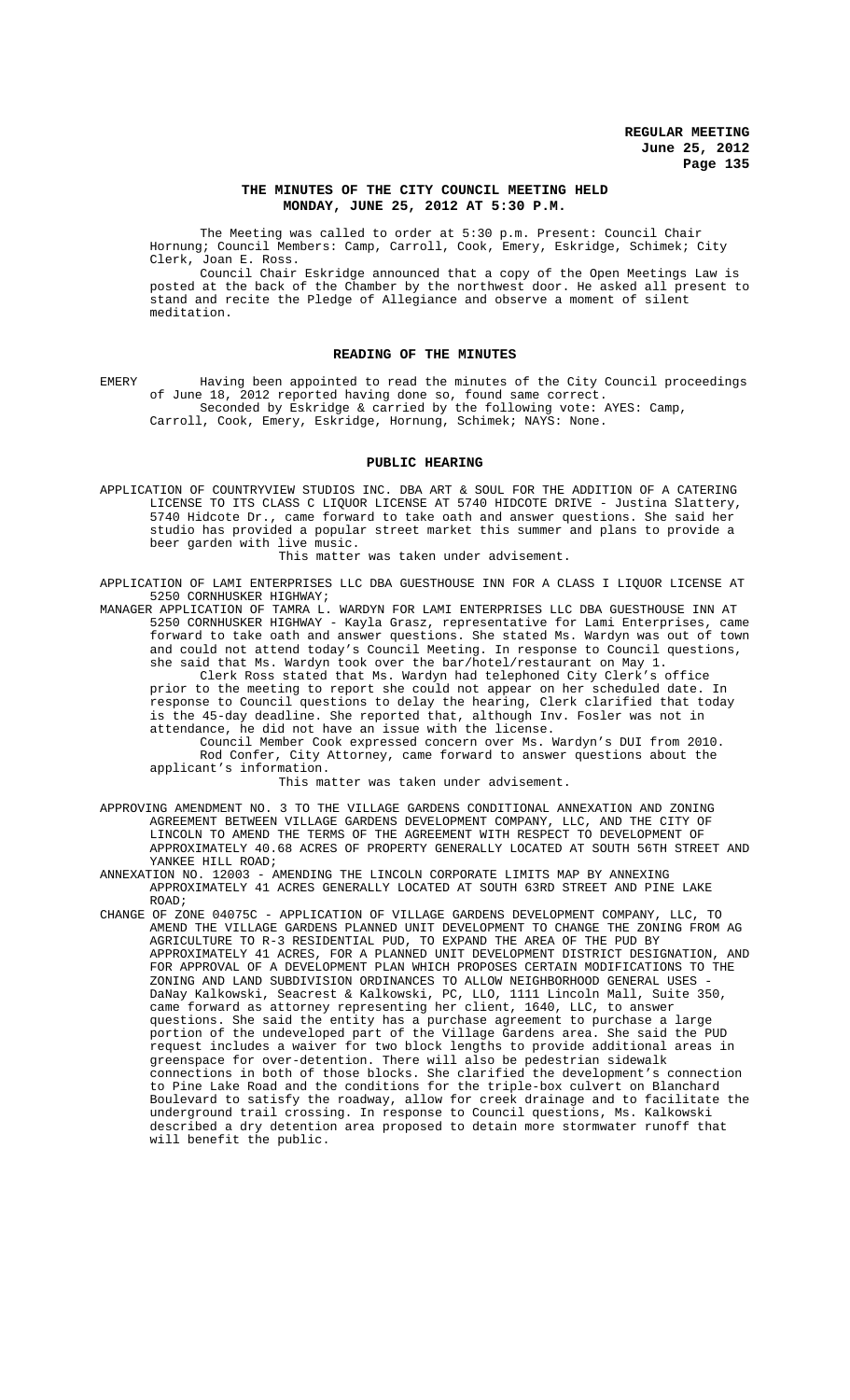> Bob Benes, Principal of 1640, LLC, was on hand for questioning. Brad Carver, 1801 E. Burmuda, came forward with concerns of developing more park areas requiring care & maintenance. Ms. Kalkowski came forward to answer questions about the area indicated by Mr. Carver. She said the marked area is neither parkland nor intended wetland. The creek channel will be au naturel with the possibility of wetland

areas. She said the City is working with LPS to potentially jointly locate a park on the north part of the LPS site in the center of the residential development. Council Member Camp suggested that any future park could be maintained by

the developer. Ms. Kalkowski said ideas for maintenance were discussed. This matter was taken under advisement.

APPROVING A REAL ESTATE SALES AGREEMENT BETWEEN THE CITY OF LINCOLN AND HABITAT FOR HUMANITY, INC. FOR THE SALE OF SURPLUS CITY PROPERTY DESCRIBED AS LOTS 3 AND 5, BLOCK 10, OLYMPIC HEIGHTS FIRST ADDITION AND COMMONLY KNOWN AS 2501 AND 2521 NW 52ND STREET - David Landis, Director of Urban Development, came forward to speak on the sale of surplus property. He said in 1989, the City paid \$3,000 for each property in a tax foreclosure sale. Mr. Landis said Habitat For Humanity has purchased two lots for \$20,000 a piece to place a single-family, homeowner building on each site. He said neighbors were opposed to a cookie-cutter rental operation by a developer. In response to Council questions, Mr. Landis said funds from the sale will go to the Advanced Land Acquisition Fund. This matter was taken under advisement.

APPROVING THE CITY OF LINCOLN REDEVELOPMENT AGREEMENT: NEBRASKA INNOVATION CAMPUS, PHASE I, BETWEEN THE CITY OF LINCOLN AND NEBRASKA NOVA LLC. THE BOARD OF REGENTS OF THE UNIVERSITY OF NEBRASKA, AND NEBRASKA INNOVATION CAMPUS DEVELOPMENT CORPORATION RELATING TO THE DEVELOPMENT OF PHASE I PROJECTS;

AMENDING THE FY 11/12 CIP TO AUTHORIZE AND APPROPRIATE \$10,739,724.00 IN TIF FUNDS FOR THE NEBRASKA INNOVATION CAMPUS PHASE I PROJECTS;

AUTHORIZING THE ISSUANCE OF CITY OF LINCOLN, NEBRASKA INNOVATION CAMPUS PROJECT TAX ALLOCATION BONDS IN AN AMOUNT NOT TO EXCEED \$10,739,724;

APPROVING AN EXCHANGE AGREEMENT BETWEEN THE CITY OF LINCOLN, THE BOARD OF REGENTS OF THE UNIVERSITY OF NEBRASKA AND THE NEBRASKA INNOVATION CAMPUS DEVELOPMENT CORPORATION FOR AN EXCHANGE OF A PORTION OF NEBRASKA INNOVATION CAMPUS PROPERTY FOR A PORTION OF CITY OF LINCOLN WASTEWATER SYSTEM PROPERTY TO FACILITATE THE DEVELOPMENT AND OPERATION OF THE NEBRASKA INNOVATION CAMPUS SITE - David Landis, Director of Urban Development, came forward to clarify that this significant development constitutes \$79 million of private sector investment, making it the largest single investment through Tax Increment Financing –- the previous record holder being Assurity at about \$53 million. He described the construction of buildings in two areas. He said to make this campus a reality for the developer and University, the State of Nebraska has given \$25 million. He described the significant amount of infrastructure needed for development of the area. The traditional elements of the TIF agreement include \$7.9 million for sewers, storm sewers & roads and \$2.8 million toward historical renovation of buildings for a total of \$10.7 million. He identified Section 602 which exists for the purpose of creating a campus phase by phase; it brings the partnership into the future for survival; and it establishes an ethical exchange of responsibility. Council Member Camp wanted assurances that after 15 years of tax benefits

the property would return to the tax roles.

Zach Wiegert, Woodbury Corp., came forward representing Nebraska NOVA Development, LLC, to answer questions. He said infrastructure costs total \$25 million and \$8 million is in the first agreement. He responded to questions of future ownership. Mr. Wiegert said if the University built their own building or owned something that wasn't on the tax roles, they would be responsible for their infrastructure costs. He went on to further explain that a non-profit group wouldn't be generating any TIF to pay back the initial or future TIF loans but they would pay their pro-rata share of those infrastructure costs. He said but they would pay their pro-rata share of those infrastructure costs. He said<br>it would be a land cost to that non-profit group. Mr. Wiegert clarified the land swap as satisfying two needs: the Regents plan to utilize the Theresa Street Plant as a renewable energy source to complete a geothermal loop throughout the campus and the Theresa Street Plant needs an area for future expansion. He said it was an even trade across.

Kent Seacrest, Seacrest & Kalkowski, PC, LLO, 1111 Lincoln Mall, Suite 350, came forward representing Nebraska NOVA Development, LLC, to answer questions. He said since the University is out of research space, they found \$132 million of total grants equivalent to 2,500 jobs. He clarified that the University set it up so that the  $501(c)3$  is in charge of the whole former State Fair Grounds.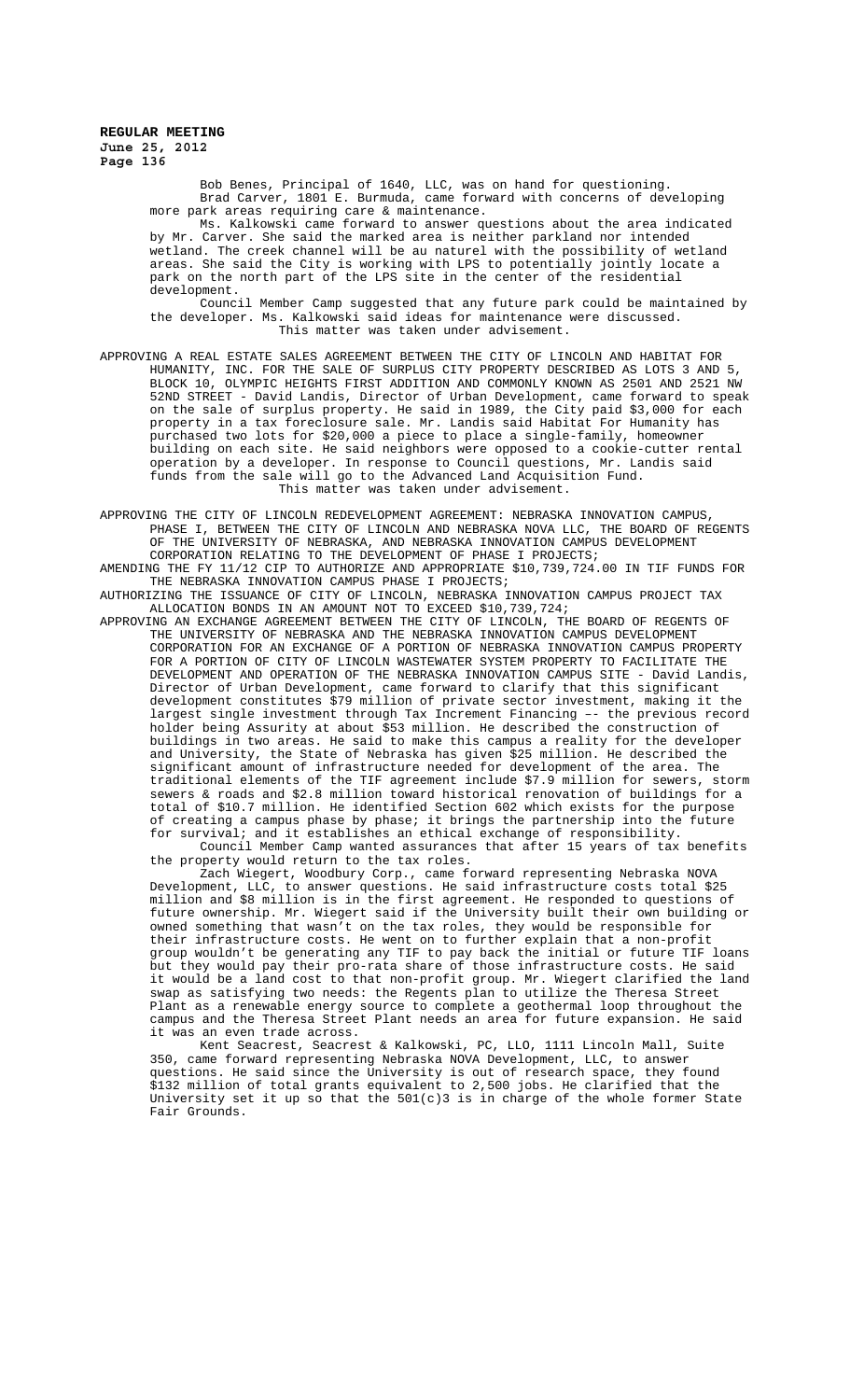Mr. Wiegert came forward to answer questions. In response to Council questions about historic renovations, Mr. Wiegert said infrastructure is number one. He said his client is backing the TIF and any shortfalls will be covered with loan funding.

Mr. Seacrest clarified the reasoning for the amendment as giving flexibility in the construction timelines. He said it doesn't make sense to delay construction, which in turn delays the creation of jobs.

Mr. Wiegert spoke on behalf of Nebraska NOVA to express appreciation to City employees and others for the multiple years of planning in this project.

Randy Woodbury, Woodbury Corp. President, came forward clarify value. He said potential clients will be lured to Innovation Campus because of the University's focus in the areas of science. He related examples occurring at the University of Utah Park to that which could be occurring in Lincoln.

Dan Duncan, Executive Director of the Nebraska Innovation Campus Development Corporation, came forward to clarify answers about the corporate governance structure. He said as a 501(c)3, not-for-profit corporation owned by the University of Nebraska, it operates under a nine-person board. He said the bylaws state that one more member on the board has to be from the private sector than from the University. In 2009, when consultants took a look at economic engines in Nebraska, they found three thematic areas: food, fuel and water. Mr. Duncan said it is critical going forward to bring the City, the State, the University and multiple private enterprises together to make this project work.

Gary Brandt, Public Works & Utilities Dept., Division Manager for Wastewater/Solid Waste Operations, came forward to answer questions about the land swap and timing. He said it will be the City's cost to make changes to move a minimal-storage building, relocate above-ground material storage and consolidate operations to one location.

Tim Sieh, Asst. City Attorney, came forward to clarify that the land swap will be a cost to the City.

JoAnn Murphy, 1930 N.  $76^{\rm th}$  St., came forward to question the ongoing

existence of Technology Park and if Innovation Campus will take it over. Jane Kinsey, 6703 Hawkins Bend, came forward representing Watch Dogs of Lincoln Government, to express concerns of a budget shortfall, high poverty and TIF concerns.

Brad Carver, 1801 E. Bermuda, came forward to express concerns about TIF and the 15-year time frame before the City reaps the benefits from increased property values.

Richard Halvorsen, 6311 Inverness Rd., came forward to comment. He said the developer should have considered infrastructure costs when submitting their bid.

Mr. Landis came forward to explain the TIF. He said at the present time, nothing is being contributed to City/County/School services from 160 acres. He said of the past 15 finished TIF projects, the City has received 400% more money than invested during the time of TIF projects and is growing 45% per year. In response to questions about the viability of Tech Park, he identified hundreds of jobs being produced by Verizon, Perot and The World's Foremost Bank. This matter was taken under advisement.

APPROVING A MEMORANDUM OF UNDERSTANDING CONCERNING VOIP SYSTEM BETWEEN LANCASTER COUNTY AND THE CITY OF LINCOLN TO FACILITATE FINANCING OF VOIP EQUIPMENT BY THE CITY AND THE COUNTY;

APPROVING A CONTRACT BETWEEN THE CITY OF LINCOLN AND NACR FOR THE PURCHASE AND INSTALLATION OF VOICE OVER INTERNET PROTOCOL PHONE SYSTEM - Steve Hubka, Finance Department, came forward to explain the upgrade of telephone services. He said<br>it is another example of cooperation between the City and the County in a \$1.9 is another example of cooperation between the City and the County in a \$1.986 million contract. The City share is \$1.2 million and the County share is about \$800,000. The Certificate of Participation financing will be brought forward in the next few weeks before the end of the fiscal year. In response to Council questions about debt terms, Mr. Hubka said it will be a 5-year term with annual payments of \$500,000 at an interest rate of 1 - 1.5%.

Lisa Porter, NACR, came forward to answer questions about moving forward with the project.

Council Member Carroll clarified efficiencies and cost savings. Mr. Hubka said due to costs of maintaining the system within Information Services, the negative cash flow will turn around by the 4th year and be a positive cash flow. Brian Johnson, Account Manager for Avaya, which is the manufacturer of the VOIP system, came forward to speak to the cost savings potential for the City.

This matter was taken under advisement.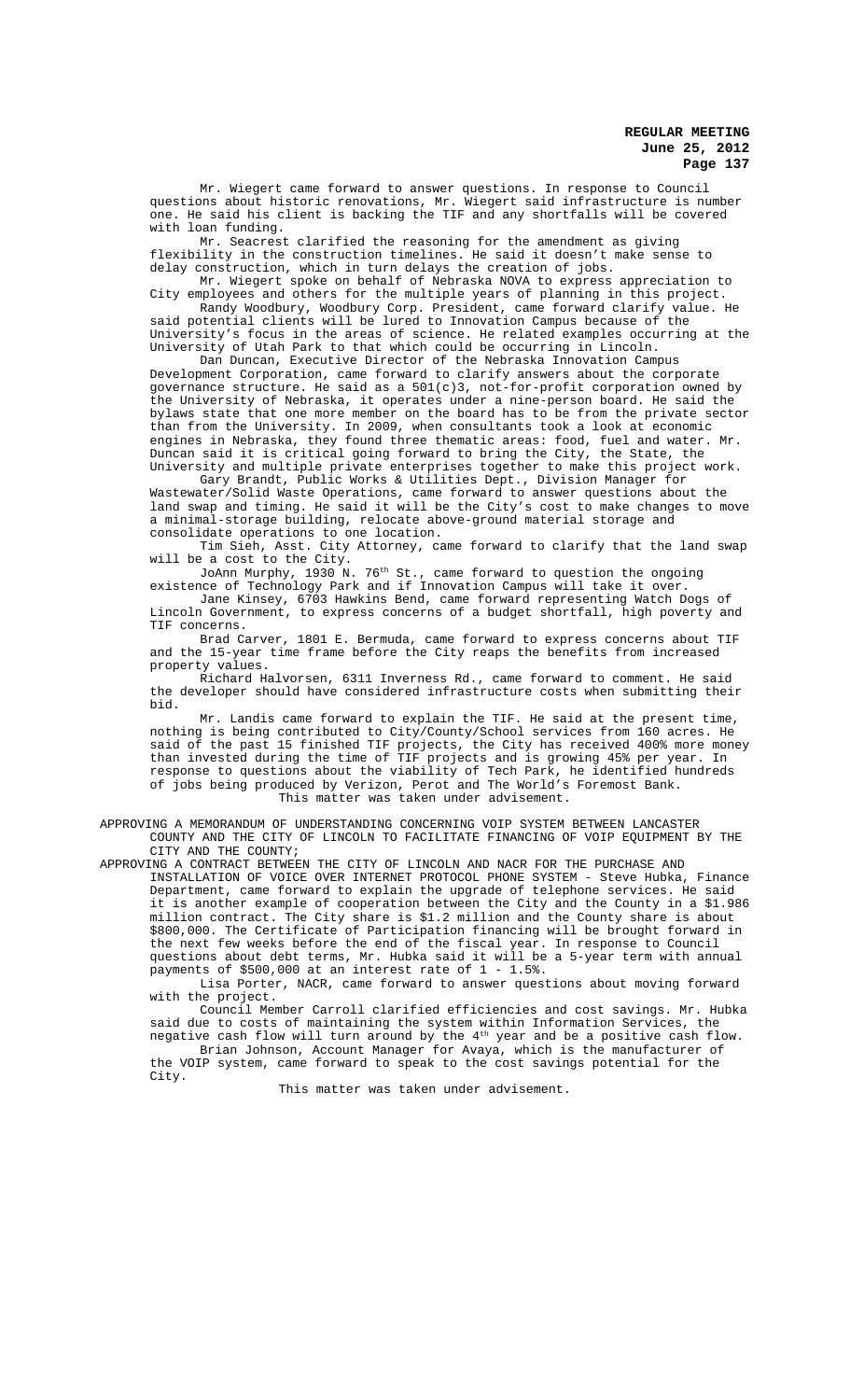APPROVING THE LABOR CONTRACT BETWEEN THE CITY OF LINCOLN AND THE PUBLIC ASSOCIATION OF GOVERNMENT EMPLOYEES TO BE EFFECTIVE AUGUST 18, 2011 - Don Taute, Asst. City Attorney, came forward to speak about the three-year labor contract that is effective August 18, 2011 through August 31, 2014. He said as a result of negotiations, an agreement was achieved. Mr. Taute said that as a key part of the discussions between parties, the Union has agreed to no longer resist any change to the current civilian pension in place for this group. Mr. Taute requested Council to remove Item 52, Bill No. 10-101, from Pending and for placement on the Agenda of July 9, 2012 for public hearing, with action on July 16. He said there will be a motion to amend to change a date and adopt an amendment to the pension plan.

Douglas McDaniel, Director of Personnel Dept., was on hand for questioning.

Coby Mach, LIBA, came forward to comment on the contract. He expressed appreciation to the City for negotiating a reduction in the PAGE retirement match. He asked Council to consider other employee benefits ordered by the CIR and questioned if those benefits were affordable to communities in the state. This matter was taken under advisement.

AMENDING CITY COUNCIL PROCEDURE FOR THE OPEN MICROPHONE SESSION AT CITY COUNCIL MEETINGS TO PROVIDE THAT ANY PERSON WHO APPEARS SHALL BE PERMITTED TO ADDRESS ANY MATTER THAT HAS NOT BEEN PUBLISHED ON THE AGENDA - Council Member Camp stated his goal was to give the public a better understanding of his introduced resolution. He said he wanted to allow any subject, unless it was on a published Agenda.

.<br>Kevin Hauptman, 1500 N. 15<sup>th</sup> St., came forward to comment on citizen input and requested that open mic be allowed at every Council meeting.

Council Member Camp said during the last 14 years he experienced the change from weekly open microphone sessions to twice monthly. He explained the reasoning to the change of frequency but also stated that City Council members are very accessible to the citizens of Lincoln in the interim.

Coby Mach, LIBA, came forward to comment on the troubling interpretation of the "future Agenda item" at open microphone sessions. He expressed dismay that his organization was identified as not complying with the City Open Microphone Policy when testimony regarding Community Learning Centers constituted a future agenda item relating to the City Budget. Mr. Mach stated that LIBA's testimony was in May, but he has yet to see it on the Agenda. He offered suggestions to give citizens an opportunity to provide helpful input into the budget process before decisions are made in late August.

Council Member Emery expressed concern that one side may come forward and present an argument during open mic and the other side has no idea that someone has come forward to present the argument. He said it results in a fairness issue.

Jane Svoboda, address not given, came forward to speak. Council clarified the legislative issue at hand and encouraged her to return during actual open mic session.

Jane Kinsey, 6703 Hawkins Bend, came forward representing Watch Dogs of Lincoln Government to request clarification of the procedure. She expressed the importance of allowing citizens the right to speak.

Rod Confer, City Attorney, came forward to answer Council questions regarding the Open Meetings Act. He said the Open Meetings Law recognizes that the public should be allowed to participate in meetings and leaves it open to the Body itself to determine how that would be done. He said Council could restrict people to speaking only to items on the Agenda which is permissible under the First Amendment. Mr. Confer said the purpose of this Body is to consider legislation for the City.

Council Member Carroll expressed his concerns about a fairness consideration. He provided the example of a developer who goes through a process and follows the law to have a project before the Planning Commission. He said if the public jumps the hoop and complains during open mic before City Council holds a public hearing, it would be unfair to the developer/business person who isn't present to defend himself.

Council Member Eskridge clarified the balance between the value of openness & allowing citizens to talk and the process to achieve that. Mr. Confer agreed with Mr. Eskridge in stating that the Council Chair determines the questions of procedure and order.

Jo Tetherow, 3118 Shirley Ct., came forward to comment on open mic issues.

This matter was taken under advisement.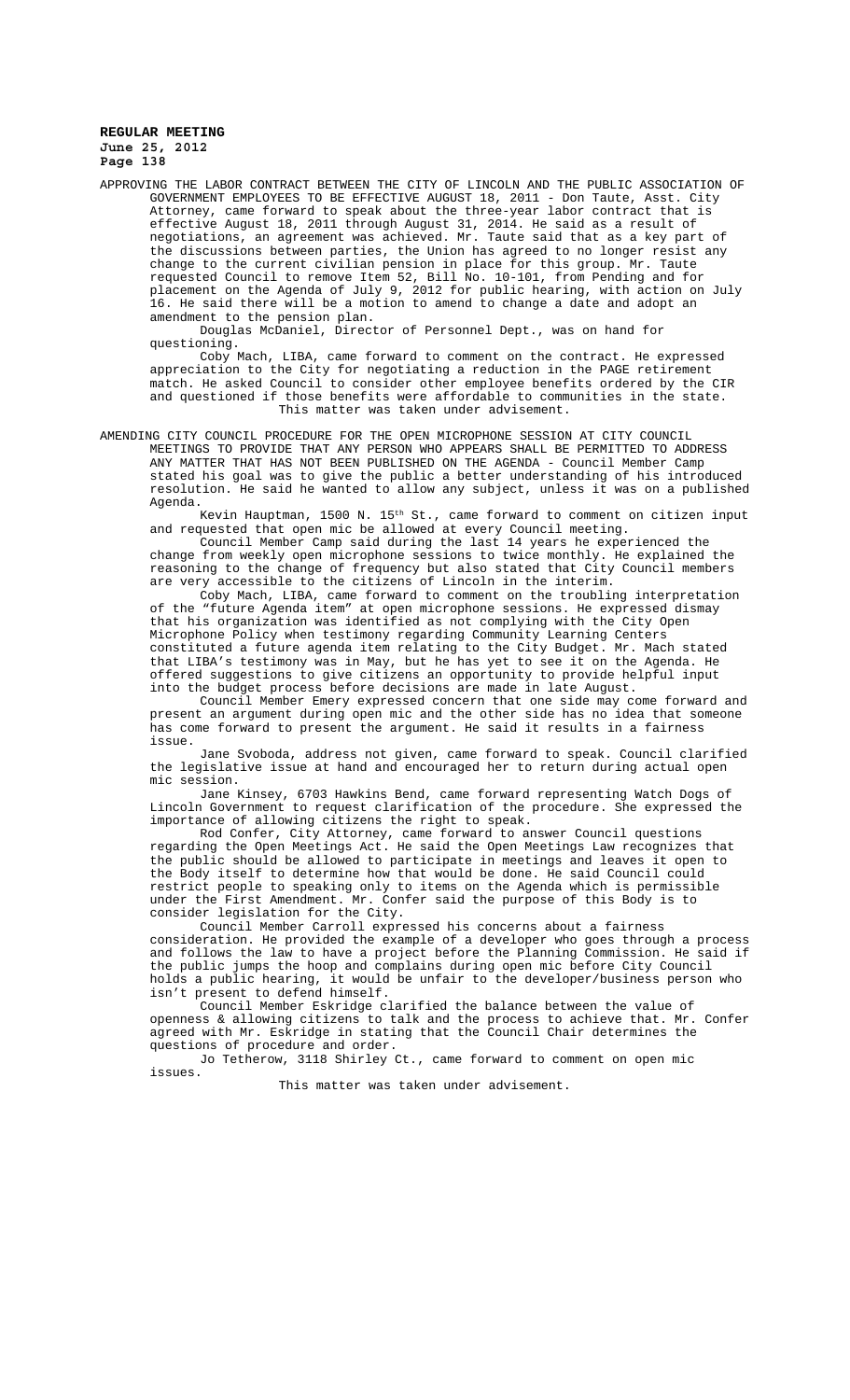# **COUNCIL ACTION**

#### **REPORTS OF CITY OFFICERS**

CLERK'S LETTER AND MAYOR'S APPROVAL OF RESOLUTIONS AND ORDINANCES PASSED BY THE CITY COUNCIL ON JUNE 11, 2012 - CLERK presented said report which was placed on file in the Office of the City Clerk. **(27-1)**

ASSESSMENT RESOLUTION ASSESSING THE MAINTENANCE COSTS OF THE SOUTH STREET MAINTENANCE BUSINESS IMPROVEMENT DISTRICT AND SETTING THE BOARD OF EQUALIZATION DATE OF JULY 9, 2012 AT 3:00 P.M. - CLERK read the following resolution, introduced by Doug

Emery, who moved its adoption:<br>A-86863 WHEREAS, the City Counci A-86863 WHEREAS, the City Council in Resolution No. A-86769 adopted by the City Council on April 23, 2012, found that \$9,148.09 was the cost of providing for the maintenance of certain public facilities in the South Street Business Improvement District including:

- a. Maintenance of the irrigation system including Spring start-up and Fall shut-off;
	- b. Removal of litter from sidewalks, median planting beds, planting areas in the South Street right-of-way and the  $14^{\rm th}$  Street plaza area;
	- c. Removal of trash from the 14<sup>th</sup> Street plaza area trash receptacles;<br>d. Replacement, as needed, of street furniture, planters, ornamental Replacement, as needed, of street furniture, planters, ornamental lights and trash receptacles;
	- e. Care and maintenance of all landscaping, including watering, fertilizing, weeding, pruning, spraying, mulching and removal and

replacement of dead plants and shrubs and trees; including the employment of or contracting for personnel, to provide for any service as may be necessary or proper to carry out the purposes of the Business Improvements District Act and cost incidental thereto; and

WHEREAS, the City Council further apportioned and assessed said costs upon the property in said district as described in the attachment to Resolution No. A-86769 marked "Proposed Distribution of Assessment of the South Street Business Improvement District" and made a part of said Resolution; and

WHEREAS, certain eligible costs of providing for the maintenance of the above described public facilities were omitted and not assessed against the benefitted properties; and

WHEREAS, the City Council now desires to amend Resolution No. A-86769 to assess the total cost of providing for such maintenance.

NOW, THEREFORE, BE IT RESOLVED by the City Council of the City of Lincoln, Nebraska:

That Resolution No. A-86769, adopted by the City Council on April 23, 2012 by amended as follows:<br>1. That the propo

That the proposed Distribution of Assessment of the South Street Business Improvement District attached hereto as Attachment A be substituted for the proposed Distribution of Assessment of the South Street Business Improvement District attached to Resolution No. A-86769.<br>2. That on page 1, paragraph numbe

That on page 1, paragraph number 2, be revised to read as follows:<br>2. The cost of said activities is the sum of  $\frac{49,148,09}{ }$ The cost of said activities is the sum of  $\frac{49,148.09}{2}$ \$11,708.84.

BE IT FURTHER RESOLVED that the City Council sit as a Board of

Equalization for the purpose of equalizing said assessments on the  $9^{\rm th}$  day of July, 2012, at 3:00 p.m. with adjournments from day to day until the work of equalizing said assessments shall be completed.

Introduced by Doug Emery Seconded by Carroll & carried by the following vote: AYES: Camp, Carroll, Cook, Emery, Eskridge, Hornung, Schimek; NAYS: None.

AFFIDAVIT OF MAILING FOR THE SOUTH STREET MAINTENANCE BUSINESS IMPROVEMENT DISTRICT - CLERK presented said report which was placed on file in the Office of the City Clerk.

APPOINTING RACHEL WARMAN TO THE AIR POLLUTION CONTROL ADVISORY BOARD FOR A TERM EXPIRING SEPTEMBER 1, 2013 - CLERK read the following resolution, introduced by Jon Camp, who moved its adoption: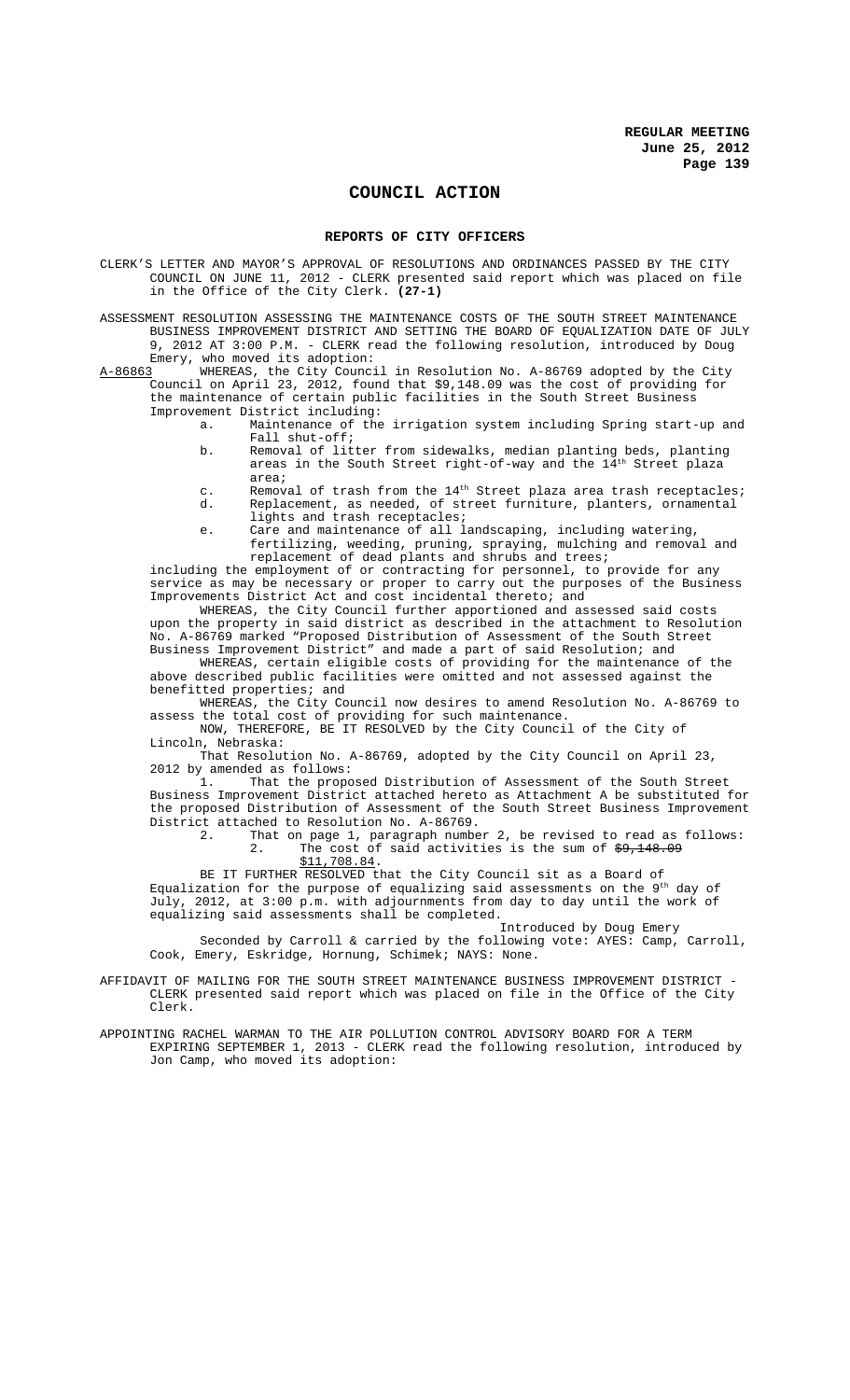A-86864 BE IT RESOLVED by the City Council of the City of Lincoln, Nebraska: That the appointment of Rachel Warman to the Air Pollution Control Advisory Board for a term expiring September 1, 2013 is hereby approved. Introduced by Jon Camp

Seconded by Emery & carried by the following vote: AYES: Camp, Carroll, Cook, Emery, Eskridge, Hornung, Schimek; NAYS: None.

REAPPOINTING MARGARET E.S. STINE TO THE CITY PERSONNEL BOARD FOR A TERM EXPIRING JUNE 22, 2017 - CLERK read the following resolution, introduced by Jon Camp, who

moved its adoption:<br>A-86865 BE IT RESOLVI BE IT RESOLVED by the City Council of the City of Lincoln, Nebraska: That the reappointment of Margaret E.S. Stine to the City Personnel Board for a term expiring June 22, 2017 is hereby approved.

Introduced by Jon Camp Seconded by Emery & carried by the following vote: AYES: Camp, Carroll, Cook, Emery, Eskridge, Hornung, Schimek; NAYS: None.

REAPPOINTING DR. LAURIE THOMAS LEE AND ED HOFFMAN TO THE CABLE TELEVISION ADVISORY BOARD FOR TERMS EXPIRING JULY 1, 2015 - CLERK read the following resolution, introduced by Jon Camp, who moved its adoption:

A-86866 BE IT RESOLVED by the City Council of the City of Lincoln, Nebraska: That the reappointment of Dr. Laurie Thomas Lee and Ed Hoffman to the Cable Television Advisory Board for terms expiring July 1, 2015 is hereby approved.

Introduced by Jon Camp

Seconded by Emery & carried by the following vote: AYES: Camp, Carroll, Cook, Emery, Eskridge, Hornung, Schimek; NAYS: None.

APPOINTING CAITLYN DO AND CLEOME MULLISON TO THE PARKS AND RECREATION ADVISORY BOARD FOR TERMS EXPIRING JUNE 1, 2013 - CLERK read the following resolution,

introduced by Jon Camp, who moved its adoption: A-86867 BE IT RESOLVED by the City Council of the City of Lincoln, Nebraska: That the appointment of Caitlyn Do and Cleome Mullison to the Parks and

Recreation Advisory Board for terms expiring June 1, 2013 is hereby approved. Introduced by Jon Camp Seconded by Emery & carried by the following vote: AYES: Camp, Carroll,

Cook, Emery, Eskridge, Hornung, Schimek; NAYS: None.

REAPPOINTING DALLAS MCGEE TO THE LINCOLN HOUSING AUTHORITY BOARD FOR A TERM EXPIRING JULY 1, 2017 - CLERK read the following resolution, introduced by Jon Camp, who moved its adoption:<br>A-86868 BE IT RESOLVE

A-86868 BE IT RESOLVED by the City Council of the City of Lincoln, Nebraska: That the reappointment of Dallas McGee to the Lincoln Housing Authority Board for a term expiring July 1, 2017 is hereby approved.

Introduced by Jon Camp Seconded by Emery & carried by the following vote: AYES: Camp, Carroll, Cook, Emery, Eskridge, Hornung, Schimek; NAYS: None.

# **PETITIONS & COMMUNICATIONS**

PLACED ON FILE IN THE OFFICE OF THE CITY CLERK:

Waiver No. 12008 to Administrative Final Plat No. 99056 approved by the Planning Director on June 12, 2012 requested by Mike Lindberg for a waiver to extend the time for two years to install sidewalks along the south side of Plantation Drive and the west side of Union Drive in Williamsburg Village North 28th Addition. The improvements shall be completed by June 12, 2014. Property is generally located southeast of S. 34th St. and Old Cheney Rd.

Administrative Amendment No. 12024 to Change of Zone 05085A Fallbrook Planned Unit Development, approved by the Planning Director on June 12, 2012 requested by Olsson Associates to revise the lot layout in undeveloped Blocks 7 & 8, to create Residential Type 6 and revise the PUD notes to add Residential Type 6, and to allow a detached two-family dwelling and reduced rear yard setback from 30 feet to 20 feet on Lot 20, Block 27 (6630 Stonebrook Parkway), on property generally located at Highway 34 and Fallbrook Blvd.

Administrative Amendment No. 12018 to Use Permit No. 11003 Liberty First Addition approved by the Planning Director on June 13, 2012 requested by ESP, Inc. to show a specific site plan for a 5,000 square foot commercial building on Lot 1 as required on property generally located at N. 84th St. and Lexington Ave.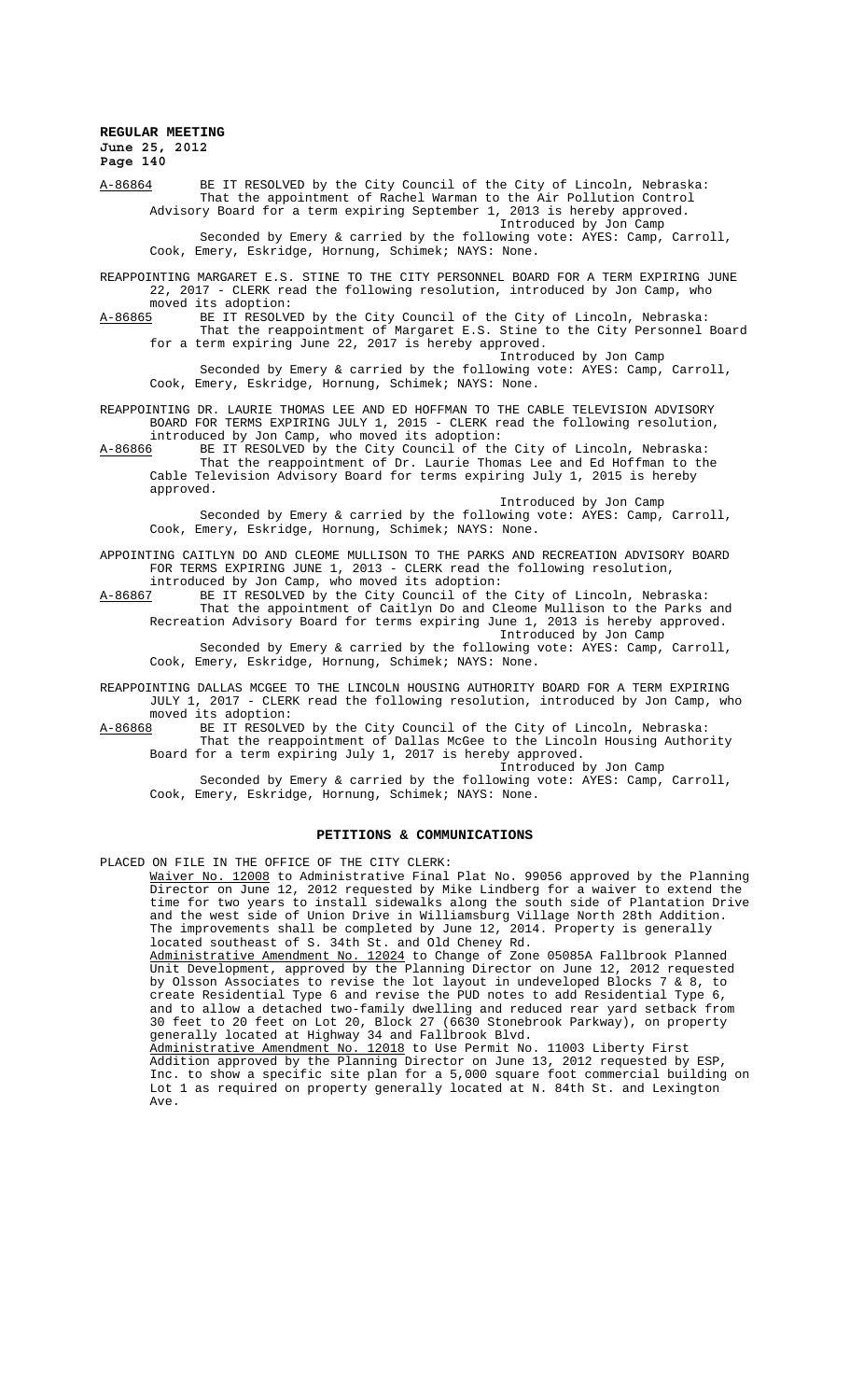Administrative Amendment No. 12023 to Special Permit No. 1813A, The Preserve on Antelope Creek Planned Unit Development, approved by the Planning Director on June 14, 2012 requested by Olsson Associates to amend the plan to remove Lot 1 (adjacent to the southwest corner of S. 80th St. and Pioneers Blvd.) from the boundary of the CUP as required by Change of Zone No. 11043 on property generally located near S. 80th St. and Pioneers Blvd. Administrative Amendment No. 12019 to Change of Zone No. 04075A, Village Gardens Planned Unit Development, approved by the Planning Director on June 15, 2012 requested by Olsson Associates to revise the site plan to show additional onstreet parking stalls along the south side of Hidcote Drive near the intersection of Hidcote Drive and S. 59th St.

#### **MISCELLANEOUS REFERRALS - NONE**

#### **LIQUOR RESOLUTIONS**

CLERK Read the following resolutions introduced by DiAnna Schimek. The Clerk called for action on all three liquor license applications. SCHIMEK Moved adoption for approval of all three liquor license applications.

Seconded by Eskridge.

CAMP Moved to split the question and vote on items separately.

APPLICATION OF COUNTRYVIEW STUDIOS INC. DBA ART & SOUL FOR THE ADDITION OF A CATERING LICENSE TO ITS CLASS C LIQUOR LICENSE AT 5740 HIDCOTE DRIVE.

A-86869 BE IT RESOLVED by the City Council of the City of Lincoln, Nebraska: That after hearing duly had as required by law, consideration of the facts of this application, the Nebraska Liquor Control Act, and the pertinent City ordinance, the City Council recommends that the application of Countryview Studios Inc. dba Art & Soul for the issuance of a Catering Permit to the existing liquor license, located at 5740 Hidcote Drive, Lincoln, Nebraska, be approved with the condition that the premises complies in every respect with all city and state regulations.

BE IT FURTHER RESOLVED that a copy of this resolution be transmitted by the City Clerk to the Nebraska Liquor Control Commission.

Introduced by DiAnna Schimek The approval was carried by the following vote: AYES: Camp, Carroll, Cook, Emery, Eskridge, Hornung, Schimek; NAYS: None.

APPLICATION OF LAMI ENTERPRISES LLC DBA GUESTHOUSE INN FOR A CLASS I LIQUOR LICENSE AT 5250 CORNHUSKER HIGHWAY.<br>38-4621 BE IT RESOLVED by

BE IT RESOLVED by the City Council of the City of Lincoln, Nebraska: That after hearing duly had as required by law, consideration of the facts of this application, the Nebraska Liquor Control Act, and the pertinent City ordinances, the City Council recommends that the application of Lami Enterprises LLC dba Guesthouse Inn for a Class "I" liquor license at 5250 Cornhusker Highway, Lincoln, Nebraska, for the license period ending April 30, 2013, be approved with the condition that:<br>1. Applicant must successfully

Applicant must successfully complete the responsible beverage server training course required by Section 5.04.035 of the Lincoln Municipal Code within 30 days of approval of this resolution.

2. The premises must comply in every respect with all city and state regulations.

The City Clerk is directed to transmit a copy of this resolution to the Nebraska Liquor Control Commission.

Introduced by DiAnna Schimek The resolution **LOST** by the following vote: AYES: None; NAYS: Camp, Carroll, Cook, Emery, Eskridge, Hornung, Schimek.

The resolution, having **LOST**, was assigned File **#38-4621** & was placed on file in the Office of the City Clerk.

EMERY Moved its adoption for denial:<br>A-86870 BE IT RESOLVED by the City Cou BE IT RESOLVED by the City Council of the City of Lincoln, Nebraska: That after hearing duly had as required by law, consideration of the facts of this application, the Nebraska Liquor Control Act, pertinent City ordinances, and the following: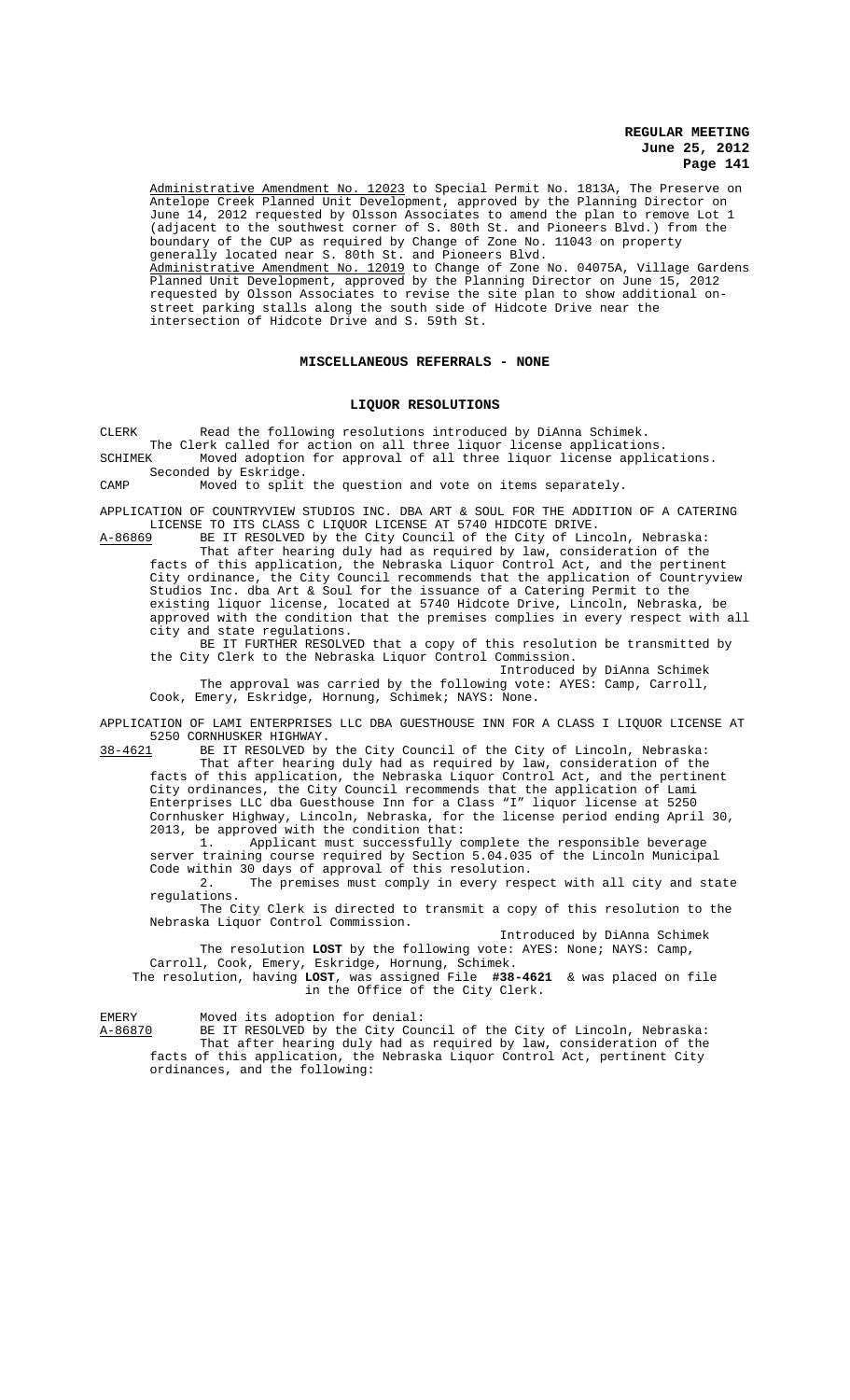- a. If the applicant is of a class of person to whom no license can be issued.
- b. If the existing population of the City of Lincoln and the projected population growth of the City of Lincoln and within the area to be served are adequate to support the proposed license. c. If the issuance of the license would be compatible with the nature
- of the neighborhood or community.
- d. If existing licenses with similar privileges adequately serve the area.
- e. If there are any existing motor vehicle and/or pedestrian traffic flow issues in the area or if this application would cause motor vehicle and/or pedestrian traffic flow issues.
- f. If there is an adequate number of existing law enforcement
- officers in the area. g. If there are zoning and/or distance restrictions that prevent the
- issuance of a license.
- h. If there are sanitation and/or sanitary conditions on or about the area.
- i. If a citizens' protest has been made.

The City Council recommends to the Nebraska Liquor Control Commission that the application of Lami Enterprises LLC dba Guesthouse Inn for a Class "I" liquor license at 5250 Cornhusker Highway, Lincoln, Nebraska, be denied. The City Council has determined that the application should be denied for one or more of the following reasons:

- a. The applicant is unfit, unwilling, and/or unable to properly
- provide the service proposed within the City of Lincoln. b. The applicant cannot conform to all provisions and requirements of and rules and regulations adopted pursuant to the Nebraska Liquor Control Act and/or pertinent City ordinances.
- c. The applicant has not demonstrated that the type of management and control to be exercised over the premises described in the application will be sufficient to insure that the licensed business can conform to all provisions and requirements of and rules and regulations adopted pursuant to the Nebraska Liquor Control Act, and pertinent City ordinances.
- d. The applicant has not demonstrated that the issuance of the license is or will be required by the present or future public convenience and necessity.

BE IT FURTHER RESOLVED that the City Clerk is directed to transmit a copy of this resolution to the Nebraska Liquor Control Commission.

Introduced by Doug Emery Seconded by Cook & carried by the following vote: AYES: Camp, Carroll, Cook, Emery, Eskridge, Hornung, Schimek; NAYS: None.

MANAGER APPLICATION OF TAMRA L. WARDYN FOR LAMI ENTERPRISES LLC DBA GUESTHOUSE INN AT 5250 CORNHUSKER HIGHWAY.<br>38-4622 WHEREAS, Lami Ente

WHEREAS, Lami Enterprises LLC dba Guesthouse Inn located at 5250

Cornhusker Highway, Lincoln, Nebraska has been approved for a Retail Class "I" liquor license, and now requests that Tamra L. Wardyn be named manager; NOW, THEREFORE, BE IT RESOLVED by the City Council of the City of Lincoln, Nebraska:

That after hearing duly had as required by law, consideration of the facts of this application, the Nebraska Liquor Control Act, and the pertinent City ordinances, the City Council recommends to the Nebraska Liquor Commission that Tamra L. Wardyn be denied as manager of this business for said licensee. The City Council has determined that the application should be denied for one or more of the following reasons:

- a. The applicant is unfit, unwilling, and/or unable to properly provide the service proposed within the City of Lincoln.
- b. The applicant cannot conform to all provisions and requirements of and rules and regulations adopted pursuant to the Nebraska Liquor Control Act and/or pertinent City ordinances.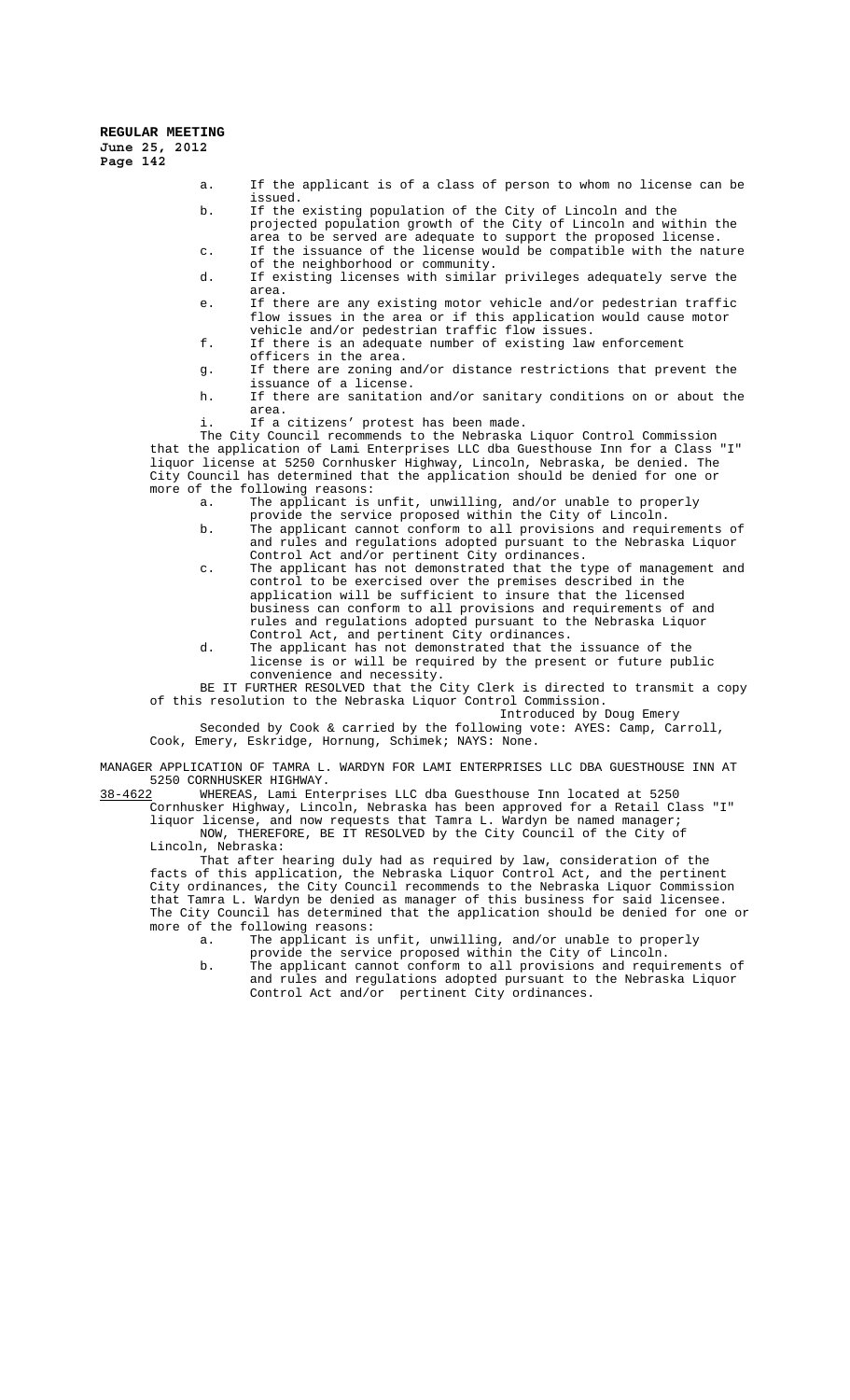c. The applicant has not demonstrated that the type of management and control to be exercised over the premises described in the application will be sufficient to insure that the licensed business can conform to all provisions and requirements of and rules and regulations adopted pursuant to the Nebraska Liquor Control Act, and pertinent City ordinances.

The City Clerk is directed to transmit a copy of this resolution to the Nebraska Liquor Control Commission.

Introduced by DiAnna Schimek The resolution **LOST** by the following vote: AYES: None; NAYS: Camp, Carroll, Cook, Emery, Eskridge, Hornung, Schimek. The resolution, having **LOST**, was assigned File **#38-4622** & was placed on file in the Office of the City Clerk.

EMERY Moved adoption for denial.

A-86871 WHEREAS, Lami Enterprises LLC dba Guesthouse Inn located at 5250 Cornhusker Highway, Lincoln, Nebraska has been approved for a Retail Class "I" liquor license, and now requests that Tamra L. Wardyn be named manager; NOW, THEREFORE, BE IT RESOLVED by the City Council of the City of Lincoln, Nebraska:

That after hearing duly had as required by law, consideration of the facts of this application, the Nebraska Liquor Control Act, and the pertinent City ordinances, the City Council recommends to the Nebraska Liquor Commission that Tamra L. Wardyn be denied as manager of this business for said licensee. The City Council has determined that the application should be denied for one or more of the following reasons:<br>a. The applicant is

The applicant is unfit, unwilling, and/or unable to properly provide the service proposed within the City of Lincoln.

- b. The applicant cannot conform to all provisions and requirements of and rules and regulations adopted pursuant to the Nebraska Liquor Control Act and/or pertinent City ordinances.
- c. The applicant has not demonstrated that the type of management and control to be exercised over the premises described in the application will be sufficient to insure that the licensed business can conform to all provisions and requirements of and rules and regulations adopted pursuant to the Nebraska Liquor Control Act, and pertinent City ordinances.

The City Clerk is directed to transmit a copy of this resolution to the Nebraska Liquor Control Commission.

Introduced by Doug Emery Seconded by Cook & carried by the following vote: AYES: Camp, Carroll, Cook, Emery, Eskridge, Hornung, Schimek; NAYS: None.

# ORDINANCES - 2<sup>ND</sup> READING & RELATED RESOLUTIONS (as required)

- APPROVING AMENDMENT NO. 3 TO THE VILLAGE GARDENS CONDITIONAL ANNEXATION AND ZONING AGREEMENT BETWEEN VILLAGE GARDENS DEVELOPMENT COMPANY, LLC, AND THE CITY OF LINCOLN TO AMEND THE TERMS OF THE AGREEMENT WITH RESPECT TO DEVELOPMENT OF APPROXIMATELY 40.68 ACRES OF PROPERTY GENERALLY LOCATED AT SOUTH 56TH STREET AND YANKEE HILL ROAD. (RELATED ITEMS: 12R-129, 12-70, 12-71) (ACTION DATE: 7/9/12)
- ANNEXATION NO. 12003 AMENDING THE LINCOLN CORPORATE LIMITS MAP BY ANNEXING APPROXIMATELY 41 ACRES GENERALLY LOCATED AT SOUTH 63RD STREET AND PINE LAKE ROAD (RELATED ITEMS: 12R-129, 12-70, 12-71) (ACTION DATE: 7/9/12) - CLERK read an ordinance, introduced by Jon Camp, annexing and including the below described land as part of the City of Lincoln, Nebraska and amending the Corporate Limits Map attached to and made a part of Ordinance No. 18208, to reflect the extension of the corporate limits boundary of the City of Lincoln, Nebraska established and shown thereon, the second time.
- CHANGE OF ZONE 04075C APPLICATION OF VILLAGE GARDENS DEVELOPMENT COMPANY, LLC, TO AMEND THE VILLAGE GARDENS PLANNED UNIT DEVELOPMENT TO CHANGE THE ZONING FROM AG AGRICULTURE TO R-3 RESIDENTIAL PUD, TO EXPAND THE AREA OF THE PUD BY APPROXIMATELY 41 ACRES, FOR A PLANNED UNIT DEVELOPMENT DISTRICT DESIGNATION, AND FOR APPROVAL OF A DEVELOPMENT PLAN WHICH PROPOSES CERTAIN MODIFICATIONS TO THE ZONING AND LAND SUBDIVISION ORDINANCES TO ALLOW NEIGHBORHOOD GENERAL USES (RELATED ITEMS: 12R-129, 12-70, 12-71) (ACTION DATE: 7/9/12) - CLERK read an ordinance, introduced by Jon Camp, amending the Lincoln Zoning District Maps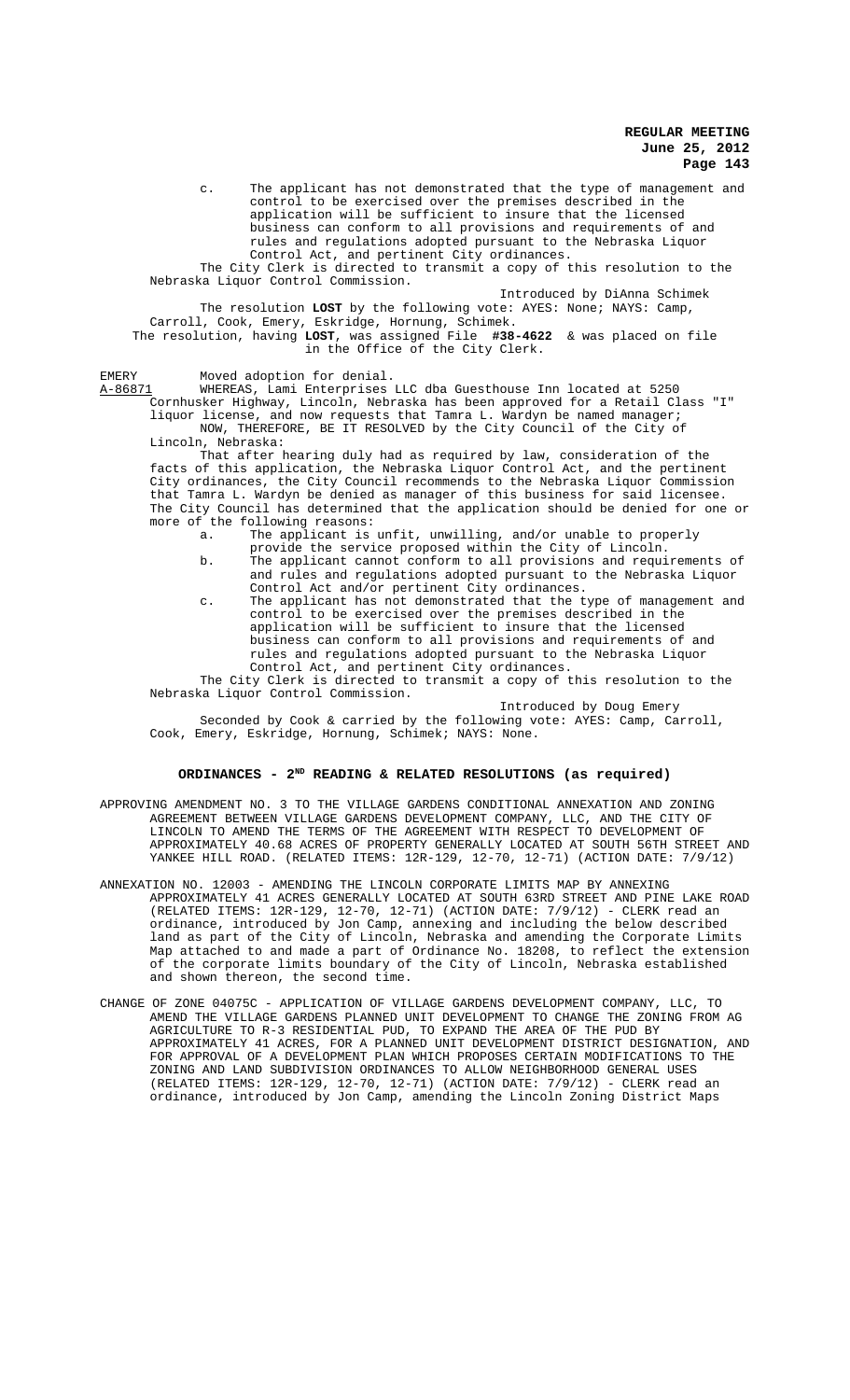attached to and made a part of Title 27 of the Lincoln Municipal Code, as provided by Section 27.05.020 of the Lincoln Municipal Code, by changing the boundaries of the districts established and shown thereon, the second time.

- APPROVING A REAL ESTATE SALES AGREEMENT BETWEEN THE CITY OF LINCOLN AND HABITAT FOR HUMANITY, INC. FOR THE SALE OF SURPLUS CITY PROPERTY DESCRIBED AS LOTS 3 AND 5, BLOCK 10, OLYMPIC HEIGHTS FIRST ADDITION AND COMMONLY KNOWN AS 2501 AND 2521 NW 52ND STREET - CLERK read an ordinance, introduced by Jon Camp, approving a Real Estate Sales Agreement between the City of Lincoln and Lincoln/Lancaster County Habitat for Humanity, Inc. authorizing the sale of City owned property described as Lots 3 and 5, Block 10, Olympic Heights First Addition, more commonly known as 2501 and 2521 NW 52<sup>nd</sup> Street, the second time.
- APPROVING THE CITY OF LINCOLN REDEVELOPMENT AGREEMENT: NEBRASKA INNOVATION CAMPUS, PHASE I, BETWEEN THE CITY OF LINCOLN AND NEBRASKA NOVA LLC, THE BOARD OF REGENTS OF THE UNIVERSITY OF NEBRASKA, AND NEBRASKA INNOVATION CAMPUS DEVELOPMENT CORPORATION RELATING TO THE DEVELOPMENT OF PHASE I PROJECTS. (RELATED ITEMS: 12R-130, 12R-131, 12-73, 12-74) (ACTION DATE: 7/9/12)
- AMENDING THE FY 11/12 CIP TO AUTHORIZE AND APPROPRIATE \$10,739,724.00 IN TIF FUNDS FOR THE NEBRASKA INNOVATION CAMPUS PHASE I PROJECTS. (RELATED ITEMS: 12R-130, 12R-131, 12-73, 12-74) (ACTION DATE: 7/9/12)
- AUTHORIZING THE ISSUANCE OF CITY OF LINCOLN, NEBRASKA INNOVATION CAMPUS PROJECT TAX ALLOCATION BONDS IN AN AMOUNT NOT TO EXCEED \$10,739,724 (RELATED ITEMS: 12R-130, 12R-131, 12-73, 12-74) (ACTION DATE: 7/9/12) - CLERK read an ordinance, introduced by Jon Camp, authorizing and providing for the issuance of City of Lincoln, Nebraska Tax Allocation Bonds, Notes or other obligations, in one or more taxable or tax exempt series, in an aggregate principal amount not to exceed \$10,739,724 for the purpose of (1) paying the costs of acquiring, purchasing, constructing, reconstructing, improving, extending, rehabilitating, installing, equipping, furnishing and completing certain public improvements within the city's Nebraska Innovation Campus Phase I Project Area, including acquiring any real estate and/or interests in real estate in connection therewith, and (2) paying the costs of issuance thereof; prescribing the form and certain details of the Bonds, Notes or other obligations; pledging certain tax revenue and other revenue to the payment of the principal of and interest on the Bonds, Notes or other obligations as the same become due; limiting payment of the Bonds, Notes and other obligations to such tax revenues; creating and establishing funds and accounts; delegating, authorizing and directing the Finance Director to exercise his independent discretion and judgment in determining and finalizing certain terms and provisions of the Bonds, Notes or other obligations not specified herein; taking other actions and making other covenants and agreements in connection with the foregoing; and related matters, the second time.
- APPROVING AN EXCHANGE AGREEMENT BETWEEN THE CITY OF LINCOLN, THE BOARD OF REGENTS OF THE UNIVERSITY OF NEBRASKA AND THE NEBRASKA INNOVATION CAMPUS DEVELOPMENT CORPORATION FOR AN EXCHANGE OF A PORTION OF NEBRASKA INNOVATION CAMPUS PROPERTY FOR A PORTION OF CITY OF LINCOLN WASTEWATER SYSTEM PROPERTY TO FACILITATE THE DEVELOPMENT AND OPERATION OF THE NEBRASKA INNOVATION CAMPUS SITE (RELATED ITEMS: 12R-130, 12R-131, 12-73, 12-74) (ACTION DATE: 7/9/12) - CLERK read an ordinance, introduced by Jon Camp, accepting and approving an Exchange Agreement between the City of Lincoln, Nebraska and the Board of Regents of the University of Nebraska for an exchange of a portion of Nebraska Innovation Campus property for a portion of City of Lincoln Wastewater System property to facilitate the development and operation of the Nebraska Innovation Campus Site, the second time.

### **PUBLIC HEARING - RESOLUTIONS**

ACCEPTING THE REPORT OF NEW AND PENDING CLAIMS AGAINST THE CITY AND APPROVING DISPOSITION OF CLAIMS SET FORTH FOR THE PERIOD OF JUNE 1 - 14, 2012 - CLERK read the following resolution, introduced by Jon Camp, who moved its adoption: A-86872 BE IT RESOLVED by the City Council of the City of Lincoln, Nebraska: That the claims listed in the attached report, marked as Exhibit "A" dated June 14, 2012, of various new and pending tort claims filed against the City of Lincoln with the Office of the City Attorney or the Office of the City Clerk, as well as claims which have been disposed of, are hereby received as required by Neb. Rev. Stat. § 13-905 (Reissue 1997). The dispositions of claims by the Office of the City Attorney, as shown by the attached report, are hereby approved: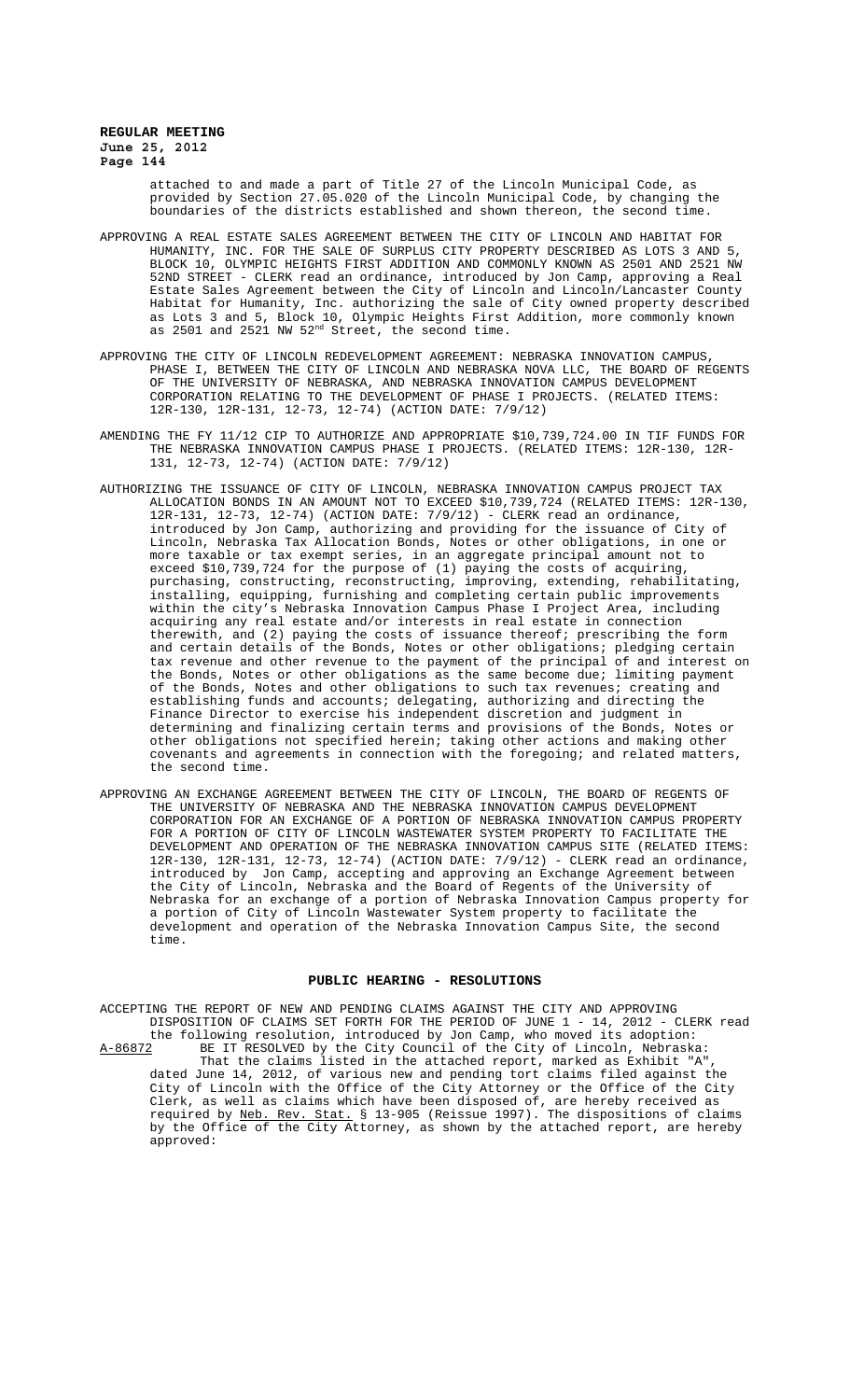Lynn Mahagoub \$ 655.19 Steven R. Tonkin \$263.63 Manyang Akuany 5,000.00 Sarah E. Stone 465.00

DENIED CLAIMS<br>
Mahaqoub \$ 655.19 Steven R. Tonkin \$263.63

The City Attorney is hereby directed to mail to the various claimants listed herein a copy of this resolution which shows the final disposition of their claim.

Introduced by Jon Camp Seconded by Carroll & carried by the following vote: AYES: Camp, Carroll, Cook, Emery, Eskridge, Hornung, Schimek; NAYS: None.

APPROVING A MEMORANDUM OF UNDERSTANDING CONCERNING VOIP SYSTEM BETWEEN LANCASTER COUNTY AND THE CITY OF LINCOLN TO FACILITATE FINANCING OF VOIP EQUIPMENT BY THE CITY AND THE COUNTY - CLERK read the following resolution, introduced by Jon Camp, who moved its adoption:<br>A-86873 BE IT RESOLVED by the O

BE IT RESOLVED by the City Council of the City of Lincoln, Nebraska: That the attached Memorandum of Understanding Concerning Sub-Lease of VOIP System between the City of Lincoln and Lancaster County regarding the sublease of a voice over internet protocol telephone system for the financing, acquisition and implementation of the VOIP System, upon the terms and conditions set forth in said Memorandum of Understanding, which is attached hereto marked as Attachment "A", is hereby approved and the Mayor is authorized to execute the same on behalf of the City of Lincoln.

The City Clerk is directed to transmit one fully executed original of said Agreement to the Finance Director for transmittal and execution by Lancaster County.

Introduced by Jon Camp Seconded by Carroll & carried by the following vote: AYES: Camp, Carroll, Cook, Emery, Eskridge, Hornung, Schimek; NAYS: None.

APPROVING A CONTRACT BETWEEN THE CITY OF LINCOLN AND NACR FOR THE PURCHASE AND INSTALLATION OF VOICE OVER INTERNET PROTOCOL PHONE SYSTEM - CLERK read the

following resolution, introduced by Jon Camp, who moved its adoption: A-86874 BE IT RESOLVED by the City Council of the City of Lincoln, Nebraska: That the Agreements between the City of Lincoln and North American Communications Resource, Inc. (NACR) for the purchase and installation of a Voice Over Internet Protocol (VOIP) phone system for \$1,986,716.65, upon the terms and conditions as set forth in the Agreement, are hereby approved, and the Mayor is authorized to execute the Master Sales Agreement, the Master Support Services Agreement, the Support and Upgrade Advantage Addendum, and any associated amendments, associated maintenance agreements, statements of work, implementation documents or other project documents required to accomplish the purchase and installation related to the Agreement.

Introduced by Jon Camp

Seconded by Carroll & carried by the following vote: AYES: Camp, Carroll, Cook, Emery, Eskridge, Hornung, Schimek; NAYS: None.

APPROVING THE LABOR CONTRACT BETWEEN THE CITY OF LINCOLN AND THE PUBLIC ASSOCIATION OF GOVERNMENT EMPLOYEES TO BE EFFECTIVE AUGUST 18, 2011 - CLERK read the following resolution, introduced by Jon Camp, who moved its adoption:<br>A-86875 BE IT RESOLVED by the City Council of the City of Lin

A-86875 BE IT RESOLVED by the City Council of the City of Lincoln, Nebraska: That the attached Agreement between the City of Lincoln, Nebraska and the Public Association of Government Employees for the period of August 18, 2011 through August 31, 2014, is hereby approved, and the Mayor is authorized to execute the same on behalf of the City.

Introduced by Jon Camp

Seconded by Carroll & carried by the following vote: AYES: Camp, Carroll, Cook, Emery, Eskridge, Hornung, Schimek; NAYS: None.

AMENDING CITY COUNCIL PROCEDURE FOR THE OPEN MICROPHONE SESSION AT CITY COUNCIL MEETINGS TO PROVIDE THAT ANY PERSON WHO APPEARS SHALL BE PERMITTED TO ADDRESS ANY MATTER THAT HAS NOT BEEN PUBLISHED ON THE AGENDA - CLERK read the following resolution, introduced by Jon Camp, who moved its adoption:

38-4623 BE IT RESOLVED by the City Council of the City of Lincoln, Nebraska: 1. That the procedure for the Open Microphone Session at Council Meetings of the City Council of the City of Lincoln, Nebraska is hereby revised to provide that any person who appears at an Open Microphone Session shall be permitted to address any matter that has not been published on the agenda, either as an item for consideration at that meeting or an upcoming meeting.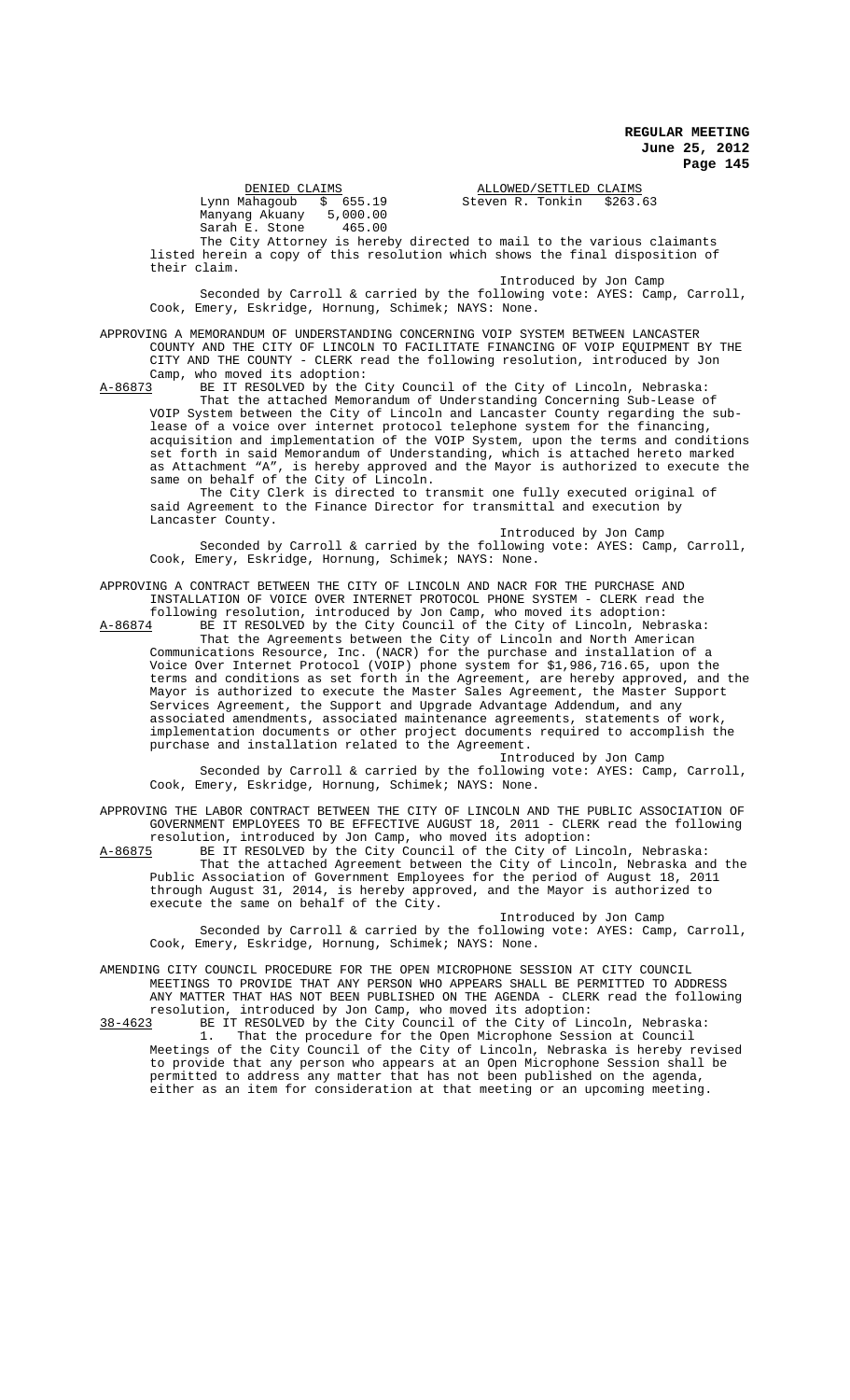2. That the statement that appears on the weekly Council Meeting agenda of matters that speakers may address during Open Microphone Sessions shall be amended as follows: Anyone wishing to address the council on a matter not

published on this agenda as a matter to be considered at this meeting or an upcoming meeting, and not planned to this meeting or an upcoming meeting, and not <del>appear on a future agenda, </del>may do so at the Open Microphone Session.

Seconded by Hornung & **LOST** by the following vote: AYES: Camp, Hornung; NAYS: Carroll, Cook, Emery, Eskridge, Schimek.

The resolution, having **LOST**, was assigned File **#38-4623** & was placed on file in the Office of the City Clerk.

# **ORDINANCE - 3RD READING & RELATED RESOLUTIONS (as required)**

AUTHORIZING THE CITY OF LINCOLN, NEBRASKA TO ENTER INTO AN EQUIPMENT LEASE PURCHASE AGREEMENT NO. LIN2012-05E WITH COMMUNITY FIRST NATIONAL BANK, MANHATTAN, KANSAS IN THE AMOUNT OF \$575,412 FOR THE ACQUISITION OF PLOW TRUCKS FOR THE USE OF THE CITY - CLERK read an ordinance, introduced by DiAnna Schimek, authorizing and approving equipment lease purchase agreement No. LIN2012-05E with Community First National Bank for plow trucks in the amount of \$575,412.00 and an escrow agreement; and related matters, the third time.<br>SCHIMEK Moved to pass the ordinance as read.

Moved to pass the ordinance as read.

Seconded by Carroll & carried by the following vote: AYES: Camp, Carroll, Cook, Emery, Eskridge, Hornung, Schimek; NAYS: None.

The ordinance, being numbered **#19731**, is recorded in Ordinance Book #27, Page .

- AMENDING CHAPTER 8.08 OF THE LINCOLN MUNICIPAL CODE RELATING TO BODY ART ESTABLISHMENTS TO UPDATE REGULATIONS OF HEALTH AND SANITATION TO REFLECT THE CURRENT STATE OF INDUSTRY PRACTICE AND TO CLARIFY PROVISIONS BY AMENDING SECTION 8.08.030 TO REQUIRE AT LEAST ONE PERSON WITH A PRACTITIONER PERMIT TO BE PRESENT AT ALL TIMES THE ESTABLISHMENT IS OPEN; AMENDING SECTION 8.08.100 RELATING TO THE DISPLAY OR POSTING OF THE PRACTITIONER PERMIT; AMENDING SECTION 8.08.200 TO CLARIFY SINK REQUIREMENTS; AMENDING SECTION 8.08.230 TO ALLOW AUTOCLAVED INSTRUMENTS TO BE USED FOR UP TO 90 DAYS FROM THE DATE AUTOCLAVED; AND AMENDING SECTION 8.08.310 TO CHANGE A RECORD KEEPING REQUIREMENT - CLERK read an ordinance, introduced by DiAnna Schimek, amending Chapter 8.08 of the Lincoln Municipal Code relating to Body Art Establishments to update regulations of health and sanitation to reflect the current state of industry practice and to clarify provisions by amending Section 8.08.030 to require at least one person with a practitioner permit to be present at all times the establishment is open; amending Section 8.08.100 relating to the display or posting of the practitioner permit; amending Section 8.08.200 to clarify sink requirements; amending Section 8.08.230 to allow autoclaved instruments to be used for up to 90 days from the date autoclaved; amending Section 8.08.310 to change a record keeping requirement; and repealing Sections 8.08.030, 8.08.100, 8.08.200, 8.08.230 and 8.08.310 of the Lincoln Municipal Code as hitherto existing, the third time.<br>SCHIMEK Moved to pass the ordinance as read.
- Moved to pass the ordinance as read. Seconded by Carroll & carried by the following vote: AYES: Camp, Carroll, Cook, Emery, Eskridge, Hornung, Schimek; NAYS: None.

The ordinance, being numbered **#19732**, is recorded in Ordinance Book #27, Page .

CHANGE OF ZONE 12008 – AMENDING TITLE 27 OF THE LINCOLN MUNICIPAL CODE ("ZONING CODE") GENERALLY TO REFORMAT AND STREAMLINE THE ZONING CODE TO REDUCE THE LIST OF OVER 270 DIFFERENT LAND USES DOWN TO 14 USE GROUPS, AND TO ELIMINATE THE POSSIBILITY THAT A USE TYPE IS NOT LISTED BY MAKING THE USE GROUPS ALL-ENCOMPASSING, THEREBY INCREASING THE EMPHASIS ON TREATING LIKE USES IN A SIMILAR MANNER; BY ADDING A NEW CHAPTER 27.02 TO PROVIDE DEFINITIONS; BY ADDING A NEW CHAPTER 27.06 TITLED "USE GROUPS" TO CLASSIFY AND COMBINE THE MAIN USES OF BUILDINGS AND/OR PREMISES INTO 14 USE GROUPS BASED UPON FUNCTIONAL AND PHYSICAL USE TYPE CHARACTERISTICS, TO DESIGNATE SPECIFIC USE TYPES WITHIN EACH USE GROUP AS PERMITTED, PERMITTED CONDITIONAL, AND PERMITTED SPECIAL USES WITHIN EACH ZONING DISTRICT PER THE USE GROUP TABLES IN CHAPTER 27.06 AND TO PROVIDE THAT THE MAXIMUM HEIGHT AND MINIMUM LOT REQUIREMENTS WITHIN SAID ZONING DISTRICTS SHALL BE REGULATED IN CONFORMANCE WITH THE REQUIREMENTS OF CHAPTER 27.72; BY ADDING A NEW CHAPTER 27.62 TITLED "CONDITIONAL USES" TO RELOCATE AND CONSOLIDATE ALL ZONING DISTRICT TYPES WHICH ARE ALLOWED AS PERMITTED CONDITIONAL USES IN DESIGNATED ZONING DISTRICTS IN CONFORMANCE WITH THE SPECIFIC CONDITIONS OF APPROVAL FOR SUCH USE TYPES INTO A SINGLE CHAPTER; BY ADDING A NEW CHAPTER 27.64 TITLED USE PERMITS TO COMBINE AND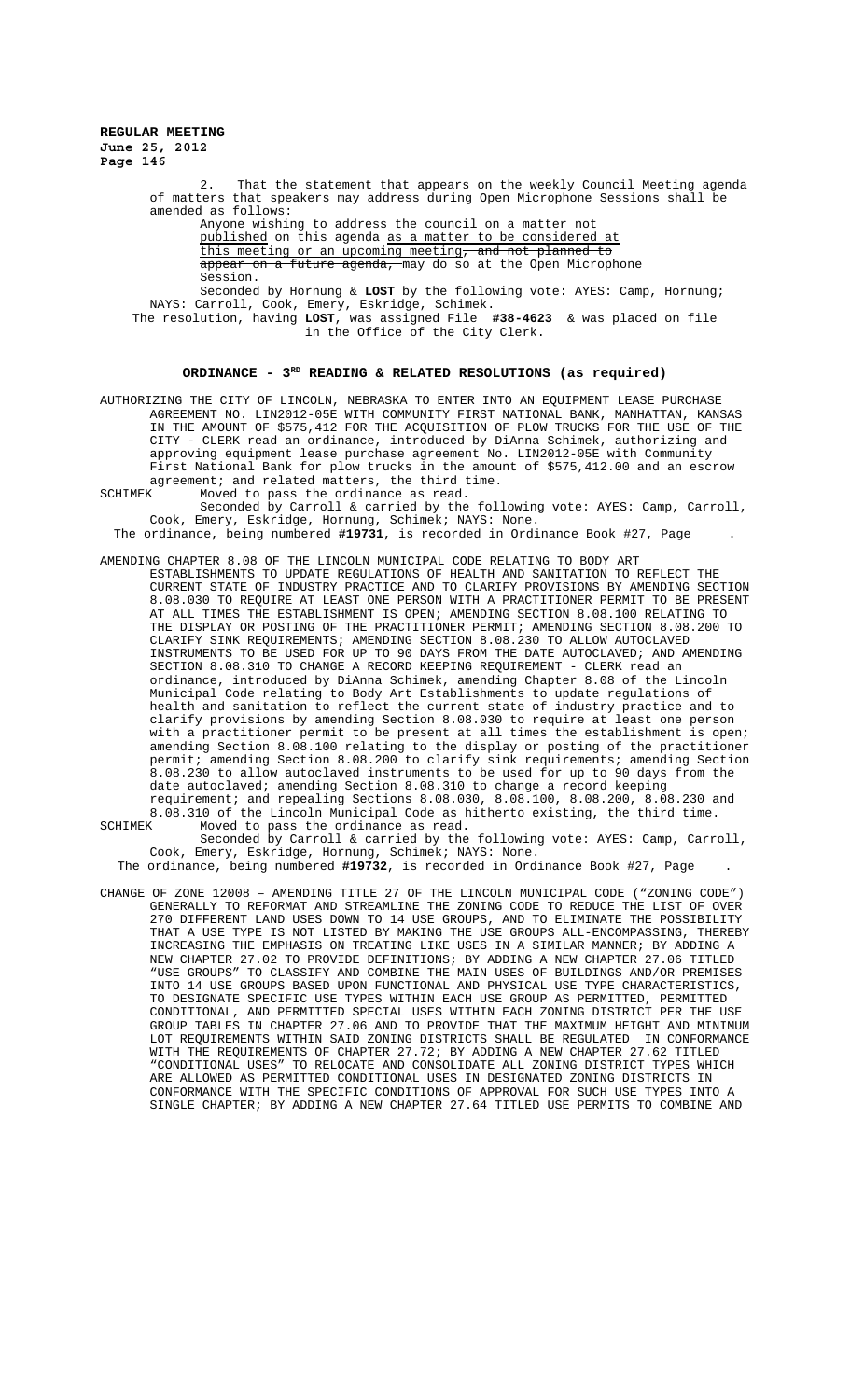CONSOLIDATE THE PROCESS FOR OBTAINING A USE PERMIT IN THE O-3, R-T, B-2, B-5, AND I-3 ZONING DISTRICTS INTO A SINGLE CHAPTER; BY AMENDING CHAPTER 27.69 TO AUTHORIZE CERTAIN SIGNS FOR MOTORIZED VEHICLE FUEL SALES FACILITIES, RESIDENTIAL HEALTH CARE FACILITIES AND NON-RESIDENTIAL HEALTH CARE FACILITIES; AND BY ADDING A NEW CHAPTER 27.72 TITLED HEIGHT AND LOT REQUIREMENTS, TO RELOCATE AND CONSOLIDATE HEIGHT AND LOT REGULATIONS FOR ALL THE ZONING DISTRICTS INTO A SINGLE CHAPTER AND TO INCORPORATE ADDITIONAL HEIGHT AND AREA REGULATIONS FROM CHAPTER 27.71 INTO CHAPTER 27.72 - CLERK read an ordinance, introduced by DiAnna Schimek, amending Title 27 of the Lincoln Municipal Code ("Zoning Code") generally to reformat and streamline the Zoning Code to reduce the list of over 270 different land uses down to 14 Use Groups, and to eliminate the possibility that a use type is not listed by making the use groups all-encompassing, thereby increasing the emphasis on treating like uses in a similar manner; by adding a new Chapter 27.02 to provide definitions; by adding a new Chapter 27.06 titled "Use Groups" to classify and combine the main uses of buildings and/or premises into 14 Use Groups based upon functional and physical use type characteristics, to designate specific use types within each Use Group as permitted, permitted conditional, and permitted special uses within each zoning district per the Use Group Tables in Chapter 27.06 and to provide that the maximum height and minimum lot requirements within said zoning districts shall be regulated in conformance with the requirements of Chapter 27.72; by adding a new Chapter 27.62 titled "Conditional Uses" to relocate and consolidate all zoning district types which are allowed as permitted conditional uses in designated zoning districts in conformance with the specific conditions of approval for such use types into a single chapter; by adding a new Chapter 27.64 titled Use Permits to combine and consolidate the process for obtaining a use permit in the O-3, R-T, B-2, B-5, and I-3 zoning districts into a single chapter; by amending Chapter 27.69 to authorize certain signs for motorized vehicle fuel sales facilities, residential health care facilities and non-residential health care facilities; and by adding a new Chapter 27.72 titled Height and Lot Requirements, to relocate and consolidate height and lot regulations for all the zoning districts into a single chapter and to incorporate additional height and area regulations from Chapter 27.71 into Chapter 27.72, the third time. SCHIMEK Moved to pass the ordinance as read.

Seconded by Carroll & carried by the following vote: AYES: Camp, Carroll, Cook, Emery, Eskridge, Hornung, Schimek; NAYS: None.

The ordinance, being numbered **#19733**, is recorded in Ordinance Book #27, Page .

MISC. NO. 12002 - AMENDING THE CITY OF LINCOLN DESIGN STANDARDS BY AMENDING SECTIONS 7.7 AND 7.11 OF CHAPTER 3.50, DESIGN STANDARDS FOR SCREENING AND LANDSCAPING, TO MODIFY THE REQUIREMENTS IN SECTION 7.7 REGARDING THE SCREENING OF OUTDOOR STORAGE AREAS OF SALVAGE YARDS AND TO DELETE REFERENCE TO THE SCREENING OF SCRAP PROCESSING OPERATIONS AND VEHICLE BODY REPAIR SHOPS, AND TO EXPAND THE LIST OF AREAS IN SECTION 7.11 OUTSIDE A BUILDING WHICH MUST BE SCREENED - CLERK read the following resolution, introduced by DiAnna Schimek, who moved its adoption:<br>A-86876 WHEREAS, the City of Lincoln has previously adopted the City of Linco

A-86876 WHEREAS, the City of Lincoln has previously adopted the City of Lincoln Design Standards by Resolution No. A-80518; and

WHEREAS, an amendment to Sections 7.7 and 7.11 of Chapter 3.50, Design Standards for Screening and Landscaping, is necessary to modify the requirements in Section 7.7 regarding the screening of outdoor storage areas of salvage yards and to delete reference to the screening of scrap processing operations and vehicle body repair shops; and to expand the list of areas in Section 7.11 outside a building which must be screened.

NOW, THEREFORE, BE IT RESOLVED by the City Council of the City of Lincoln, Nebraska:

That Section 7.7 "Salvage Yards" of Chapter 3.50, Design Standards for Screening and Landscaping, adopted by the City Council on November 6, 2000 by Resolution No. A-80518, be and the same is hereby amended as shown on Attachment "A" which is attached hereto and incorporated herein by reference.

Introduced by DiAnna Schimek Seconded by Carroll & carried by the following vote: AYES: Camp, Carroll,

Cook, Emery, Eskridge, Hornung, Schimek; NAYS: None.

CHANGE OF ZONE 12009 - AMENDING TITLE 27 OF THE LINCOLN MUNICIPAL CODE RELATING TO THE ZONING CODE BY AMENDING SECTIONS 27.60.060 AND 27.65.060 TO GRANT THE PLANNING DIRECTOR AUTHORITY TO APPROVE AMENDMENTS TO A PLANNED UNIT DEVELOPMENT OR COMMUNITY UNIT PLAN TO ALLOW A HEIGHT INCREASE NOT TO EXCEED TEN FEET OVER THE MAXIMUM HEIGHT LIMIT FOR A MULTI-FAMILY DWELLING; BY FURTHER AMENDING SECTION 27.65.060 TO GRANT THE PLANNING DIRECTOR AUTHORITY TO APPROVE AMENDMENTS TO A COMMUNITY UNIT PLAN TO ALLOW A PERCENTAGE OF STACKED PARKING STALLS ON A DRIVEWAY BEHIND A GARAGE ATTACHED TO A MULTI-FAMILY DWELLING TO BE USED TOWARD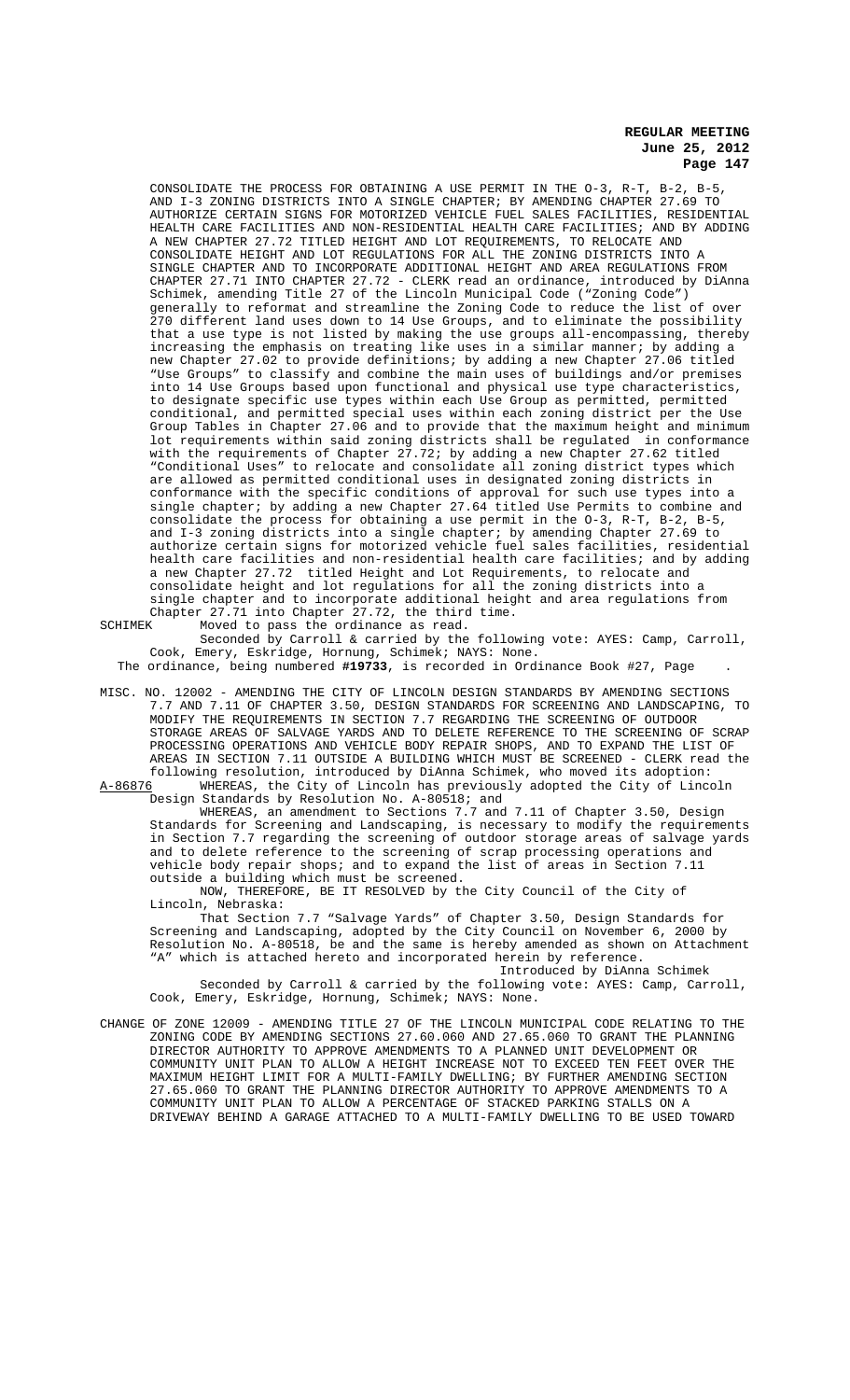SATISFACTION OF REQUIRED PARKING; AND BY AMENDING SECTION 27.65.090 TO DELETE THE REQUIREMENT THAT THE USE OF SUCH STACKED PARKING STALLS IN SATISFACTION OF REQUIRED PARKING BE APPROVED BY THE PLANNING COMMISSION - CLERK read an ordinance, introduced by DiAnna Schimek, amending Title 27 of the Lincoln Municipal Code relating to the Zoning Code by amending Sections 27.60.060 and 27.65.060 to grant the Planning Director authority to approve amendments to a planned unit development or community unit plan to allow a height increase not to exceed ten feet over the maximum height limit for a multi-family dwelling; by further amending Section 27.65.060 to grant the Planning Director authority to approve amendments to a community unit plan to allow a percentage of stacked parking stalls on a driveway behind a garage attached to a multi-family dwelling to be used toward satisfaction of required parking; by amending Section 27.65.090 to delete the requirement that the use of such stacked parking stalls in satisfaction of required parking be approved by the Planning Commission; and repealing Sections 27.60.060, 27.65.060 and 27.65.090 of the Lincoln Municipal Code as hitherto existing, the third time.<br>SCHIMEK Moved to pass the ordinance as read

Moved to pass the ordinance as read.

Seconded by Carroll & carried by the following vote: AYES: Camp, Carroll, Cook, Emery, Eskridge, Hornung, Schimek; NAYS: None.

The ordinance, being numbered **#19734**, is recorded in Ordinance Book #27, Page .

- MISC. NO. 12003 AMENDING THE CITY OF LINCOLN DESIGN STANDARDS BY AMENDING SECTION 1.2 OF CHAPTER 3.35, DESIGN STANDARDS FOR COMMUNITY UNIT PLANS, TO PROVIDE A MINIMUM SETBACK FOR MULTI-FAMILY DWELLINGS THAT EXCEED THE ZONING DISTRICT HEIGHT ABUTTING A SINGLE OR TWO FAMILY DWELLING AND TO CONDITIONALLY ALLOW ACCESSORY GARAGES AND DRIVEWAYS WITHIN THE SETBACK AREA, AND BY AMENDING SECTION 7.3 OF CHAPTER 3.50, DESIGN STANDARDS FOR MULTI-FAMILY DWELLINGS AND CERTAIN ACCESSORY GARAGES AND DRIVEWAYS WHEN THE MULTI-FAMILY DWELLING EXCEEDS THE ZONING DISTRICT HEIGHT AND ABUTS AN EXISTING OR PLANNED SINGLE OR TWO FAMILY DWELLING - CLERK read the Bill Nos. under the heading: Ordinances - 3rd Reading & Related Resolutions (as required). The reading of Item 32, Bill No. 12R-120, Misc. No. 1203, was inadvertently omitted; therefore, Council did not have action on this date.
- CHANGE OF ZONE 12012 APPLICATION OF LANA PEREZ FOR A CHANGE OF ZONE FROM I-1 INDUSTRIAL DISTRICT AND R-4 RESIDENTIAL DISTRICT TO P PUBLIC USE DISTRICT AND FROM R-4 RESIDENTIAL DISTRICT TO I-1 INDUSTRIAL DISTRICT ON PROPERTY GENERALLY LOCATED AT 505 S.W. 1ST STREET AND GENERALLY FROM SALT CREEK WEST OF S.W. 1ST STREET AND NORTH OF J STREET - CLERK read an ordinance, introduced by DiAnna Schimek, amending the Lincoln Zoning District Maps adopted by reference and made a part of Title 27 of the Lincoln Municipal Code, pursuant to Section 27.05.020 of the Lincoln Municipal Code, by changing the boundaries of the districts established and shown thereon, the third time.

SCHIMEK Moved to pass the ordinance as read.

Seconded by Carroll & carried by the following vote: AYES: Camp, Carroll, Cook, Emery, Eskridge, Hornung, Schimek; NAYS: None.

The ordinance, being numbered **#19735**, is recorded in Ordinance Book #27, Page .

- CHANGE OF ZONE 12014 APPLICATION OF EIGER CORPORATION FOR A CHANGE OF ZONE FROM B-5 PLANNED REGIONAL BUSINESS DISTRICT TO H-4 GENERAL COMMERCIAL DISTRICT ON PROPERTY GENERALLY LOCATED SOUTHEAST OF THE INTERSECTION OF SOUTH 84TH STREET AND HIGHWAY 2 - CLERK read an ordinance, introduced by DiAnna Schimek, amending the Lincoln Zoning District Maps adopted by reference and made a part of Title 27 of the Lincoln Municipal Code, pursuant to Section 27.05.020 of the Lincoln Municipal Code, by changing the boundaries of the districts established and shown thereon, the third time.
- SCHIMEK Moved to pass the ordinance as read. Seconded by Carroll & carried by the following vote: AYES: Camp, Carroll,
	- Cook, Emery, Eskridge, Hornung, Schimek; NAYS: None. The ordinance, being numbered **#19736**, is recorded in Ordinance Book #27, Page .

# ORDINANCES - 1<sup>st</sup> READING & RELATED RESOLUTIONS (as required)

CHANGE OF ZONE 12013 - APPLICATION OF GATEWAY PROPERTIES FOR A CHANGE OF ZONE FROM H-2 HIGHWAY COMMERCIAL DISTRICT TO R-2 RESIDENTIAL DISTRICT ON PROPERTY GENERALLY LOCATED AT NORTH 52ND STREET AND R STREET - CLERK read an ordinance, introduced by Doug Emery, amending the Lincoln Zoning District Maps adopted by reference and made a part of Title 27 of the Lincoln Municipal Code, pursuant to Section 27.05.020 of the Lincoln Municipal Code, by changing the boundaries of the districts established and shown thereon, the first time.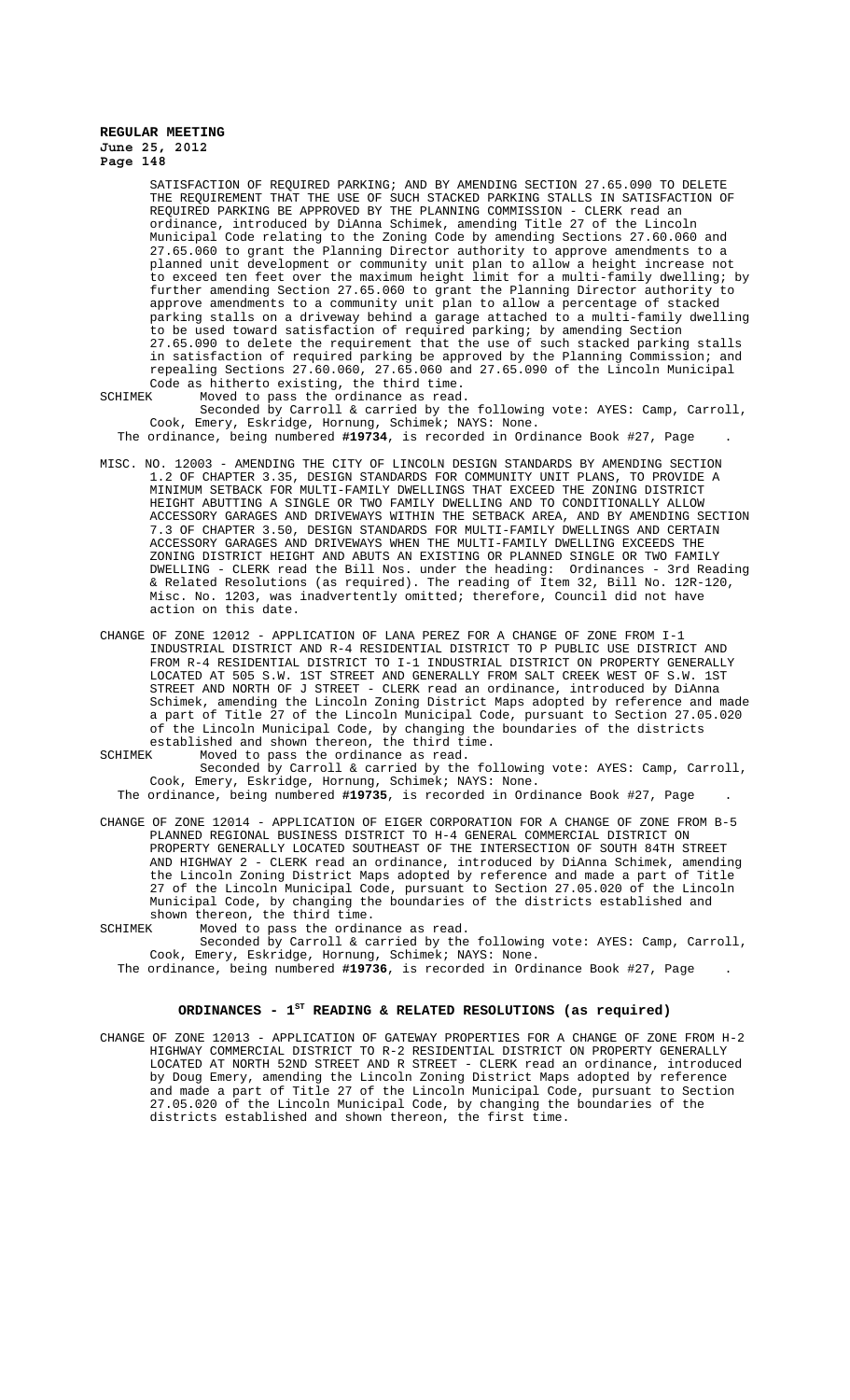- AMENDING SECTION 10.34.030 OF THE LINCOLN MUNICIPAL CODE RELATING TO PARKING METERS: DEPOSIT OF COINS AND TIME LIMITS, TO PROVIDE THAT NO PARKING FEE SHALL BE CHARGED ON MARTIN LUTHER KING DAY, PRESIDENTS DAY AND VETERANS DAY - PRIOR to reading:<br>ESKRIDGE M
- Moved to place Bill No. 12-76 on Pending, No Date Certain.
	- Seconded by Cook & carried by the following vote: AYES: Camp, Carroll, Cook, Emery, Eskridge, Hornung, Schimek; NAYS: None.
- CLERK Read an ordinance, introduced by Doug Emery, amending Section 10.34.030 of the Lincoln Municipal Code relating to Parking Meters: Deposit of Coins and Time Limits, to provide that no parking fee shall be charged on Martin Luther King Day, Presidents Day and Veterans Day; and repealing Section 10.34.030 of the Lincoln Municipal Code as hitherto existing, the first time.

# RESOLUTIONS - 1<sup>st</sup> READING - ADVANCE NOTICE

- APPROVING THE MOST RECENT UPDATED AND REVISED VERSION OF THE CITY OF LINCOLN FEDERAL TRANSIT ADMINISTRATION PROGRAM FOR DRUG AND ALCOHOL TESTING FOR MASS TRANSIT WORKERS IN SAFETY SENSITIVE FUNCTIONS.
- APPROVING THE MOST RECENT UPDATED AND REVISED VERSION OF THE CITY OF LINCOLN FEDERAL MOTOR CARRIER SAFETY ADMINISTRATION PROGRAM FOR DRUG AND ALCOHOL TESTING FOR EMPLOYEES OPERATING COMMERCIAL MOTOR VEHICLES.
- COMPREHENSIVE PLAN AMENDMENT 12002 AMENDING THE 2040 LINCOLN-LANCASTER COUNTY COMPREHENSIVE PLAN TO ADD THE ANTELOPE CREEK WATERSHED BASIN MANAGEMENT PLAN TO THE LIST OF SUBAREA PLANS IN THE PLAN REALIZATION CHAPTER AND TO ADD LANGUAGE TO THE ENERGY AND UTILITIES CHAPTER TO BETTER DESCRIBE THE VARIETY OF WATERSHED PLANNING ACTIVITIES BEING CONDUCTED IN LINCOLN AND LANCASTER COUNTY.
- COMBINED SPECIAL PERMIT/USE PERMIT NO. 10B APPLICATION OF EAST PARK IMPROVEMENTS, LLC, TO REDUCE THE AMOUNT OF REQUIRED OFF-STREET PARKING FOR EAST PARK PLAZA GENERALLY LOCATED AT NORTH 66TH STREET AND O STREET.
- APPROVING THE FISCAL YEAR 2012 ACTION PLAN: ONE YEAR USE OF FUNDS FOR HUD ENTITLEMENT PROGRAMS.
- APPROVING THE 2012-13 WORK PLAN FOR THE INTERLOCAL AGREEMENT ON STORMWATER MANAGEMENT BETWEEN THE CITY AND LOWER PLATTE SOUTH NATURAL RESOURSES DISTRICT TO ADDRESS STORMWATER QUALITY AND QUANTITY ISSUES.
- APPROVING AN INTER-GOVERNMENTAL AGREEMENT BETWEEN THE NEBRASKA DEPARTMENT OF ENVIRONMENTAL QUALITY (NDEQ) AND THE CITY OF LINCOLN REGARDING THE IMPLEMENTATION OF THE SECTION 319 PROJECT ENTITLED "TYRRELL PARK WATER QUALITY IMPROVEMENT."

#### **MISCELLANEOUS BUSINESS**

- ADOPTING AN AMENDED AND RESTATED VERSION OF THE CITY OF LINCOLN EMPLOYEES' RETIREMENT PLAN AND TRUST TO PROVIDE THAT THE EMPLOYER CONTRIBUTION FOR EMPLOYEES HIRED IN POSITIONS AND PAY RANGES PREFIXED BY THE LETTER "N" ON OR AFTER SEPTEMBER 1, 2010 WILL BE AN AMOUNT EQUAL TO 9% OF AN EMPLOYEE'S COMPENSATION; AND TO FURTHER PROVIDE THAT THE MANDATORY EMPLOYEE CONTRIBUTION FOR EMPLOYEES HIRED IN POSITIONS AND PAY RANGES PREFIXED BY THE LETTER "N" ON OR AFTER SEPTEMBER 1, 2010 WILL BE IN AN AMOUNT EQUAL TO 7% OF AN EMPLOYEE'S COMPENSATION (8/23/10 - RECONSIDERED ORDINANCE NO. 19430 - PLACED ON PENDING INDEFINITELY) - PRIOR to reading:<br>CARROLL Mo
- CARROLL Moved to have Bill No. 10-101 removed from Pending and have 2nd Reading with Public Hearing on July 9, 2012 and 3rd Reading with Action on July 16, 2012.

Seconded by Emery & carried by the following vote: AYES: Camp, Carroll, Cook, Emery, Eskridge, Hornung, Schimek; NAYS: None.